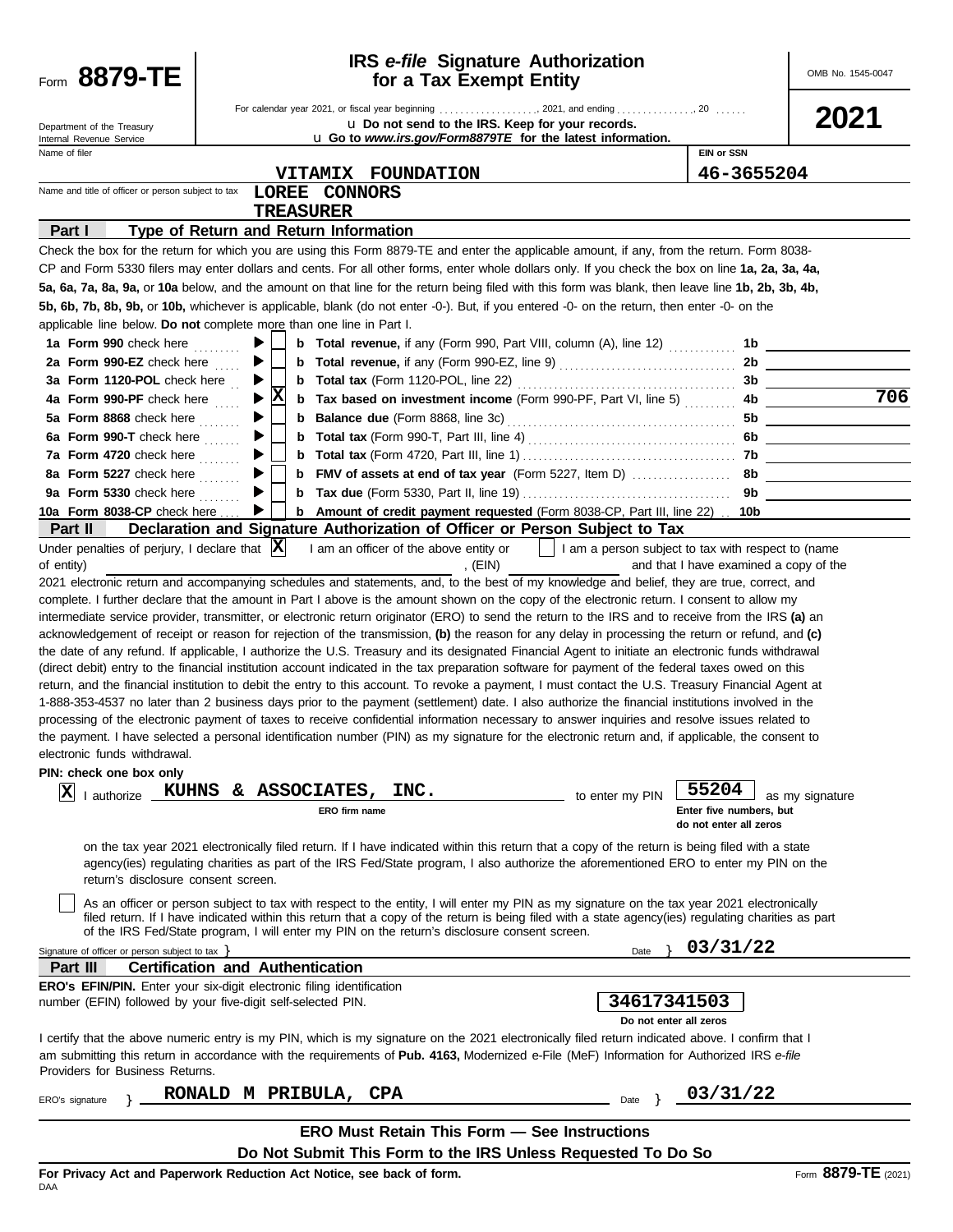Form 990-PF

Internal Revenue Service Department of the Treasury

**H**

## **Return of Private Foundation**

**or Section 4947(a)(1) Trust Treated as Private Foundation**

OMB No. 1545-0047

**Open to Public Inspection**

u **Go to** *www.irs.gov/Form990PF* **for instructions and the latest information. 990-PF**<br>
a Do not enter social security numbers on this form as it may be made public.<br> **2021 1 100 100 100 100 100 100 100 100 100 100 100 100 100 100 100 100 100 100 100 100 1** 

Initial return of a former public charity **Total expenses and disbursements.** Add lines 24 and 25 . . **F E** If private foundation status was terminated under **2.** Foreign organizations meeting the **D 1.** Foreign organizations, check here ....... **C** If exemption application is pending, check here ,, **B A Employer identification number** " section  $507(b)(1)(A)$ , check here  $\ldots \ldots \ldots$ 85% test, check here and attach computation, " Other expenses (att. sch.) . . . . . . . . . . . . . . . . . . . . . . . . . . . . . . . . . . . . . . **STMT 2 6,458** Taxes (attach schedule) (see instructions) . . . . . . . . . . . . . . . . . . . Gross sales less returns and allowances Capital gain net income (from Part IV, line 2) ......... Gross sales price for all assets on line 6a Check  $\mathbf{u}$  | if the foundation is not required to attach Sch. B Contributions, gifts, grants, etc., received (attach schedule) . . . amounts in columns (b), (c), and (d) may not necessarily equal expenses per (b) Net investment (c) Adjusted net for charitable<br>the amounts in columns (b), (c), and (d) may not necessarily equal expenses per purposes of inc **(a)** Revenue and **(b)** Net investment **(c)** Adjusted net **(d)** Disbursements expenses per **(b)** Net investment **(c)** Adjusted net **(d)** Disbursements under section  $507(b)(1)(B)$ , check here If the foundation is in a 60-month termination City or town, state or province, country, and ZIP or foreign postal code Number and street (or P.O. box number if mail is not delivered to street address) Room/suite **Telephone number (see instructions)** Name of foundation Subtract line 26 from line 12: Contributions, gifts, grants paid . . . . . . . . . . . . . . . . . . . . . . . . . . . . . . . . . . Add lines 13 through 23 . . . . . . . . . . . . . . . . . . . . . . . . . . . . . . . . Printing and publications . . . . . . . . . . . . . . . . . . Travel, conferences, and meetings .................... Occupancy . . . . . . . . . . . . . . . . . . . . . . . . . . . . . . . . . . . . . . . . . . . . . Depreciation (attach schedule) and depletion . . . . . . . . . . . . . . . . Interest . . . . . . . . . . . . . . . . . . . . . . . . . . . . . . . . . . . . . . . . . . . . . . . . . Other professional fees (attach schedule) ................... Accounting fees (attach schedule) .................... Legal fees (attach schedule) ........................... Pension plans, employee benefits ..................... Other employee salaries and wages . . . . . . . . . . . . . . . . . . . Compensation of officers, directors, trustees, etc. Other income (attach schedule) . . . . . . . . . . . . . . . . . . . . . . . . **STMT 1 8,398** Gross profit or (loss) (attach schedule) . . . . . . . . . . . . . . . . Less: Cost of goods sold Income modifications . . . . . . . . . . . . . . . . . . . . . . . . . . . . . . . . . . Net short-term capital gain . . . . . . . . . . . . . . . . . . . . . . . . . . . . . Net gain or (loss) from sale of assets not on line 10 .................... Net rental income or (loss) Gross rents . . . . . . . . . . . . . . . . . . . . . . . . . . . . . . . . . . . . . . . . . . . . . Dividends and interest from securities Interest on savings and temporary cash investments (Part I, column (d), must be on cash basis.) Other (specify) . . . . . . . . . . . . . . . . . . . . . . . . . . . . . . . . . . . end of year (from Part II, col. (c), Fair market value of all assets at  $\vert$  **J** Accounting method:  $\vert X \vert$  Cash  $\vert$  Accrual Section 4947(a)(1) nonexempt charitable trust  $\|\cdot\|$  Other taxable private foundation Check type of organization:  $\boxed{\mathbf{X}}$  Section 501(c)(3) exempt private foundation Address change | | Name change Final return | | Amended return **G** Check all that apply: | | Initial return **Net investment income** (if negative, enter -0-) ....... **b** Excess of revenue over expenses and disbursements **a 27 26 25 24 Total operating and administrative expenses. 23 22 21 20 19 18 17 c b 16a 15 14 13 12 Total.** Add lines 1 through 11 **11 c b 10a 9 8 7 b 6a b 5a 4 3 2 1**  $line 16$ **u** \$ Fair market value of all assets at For calendar year 2021 or tax year beginning **the same of the same of the calendar** year 2021 or tax year beginning **Part I Analysis of Revenue and Expenses** (The total of **VITAMIX FOUNDATION 8615 USHER RD OLMSTED TWP OH 44138-2103 46-3655204 440-782-9255 1,400,142 1,400,000 68 50,733 1,459,199 0 6,458 118,039 124,497 1,334,702 68 50,728 0 50,796 0 0 50,796 68 50,733 0 8,398 59,199 0 0 118,039 118,039**

**For Paperwork Reduction Act Notice, see instructions.**

**Adjusted net income** (if negative, enter -0-)

**Operating and Administrative Expenses Revenue**

Expenses

Operating and Administrative

Revenue

**0**

**59,199**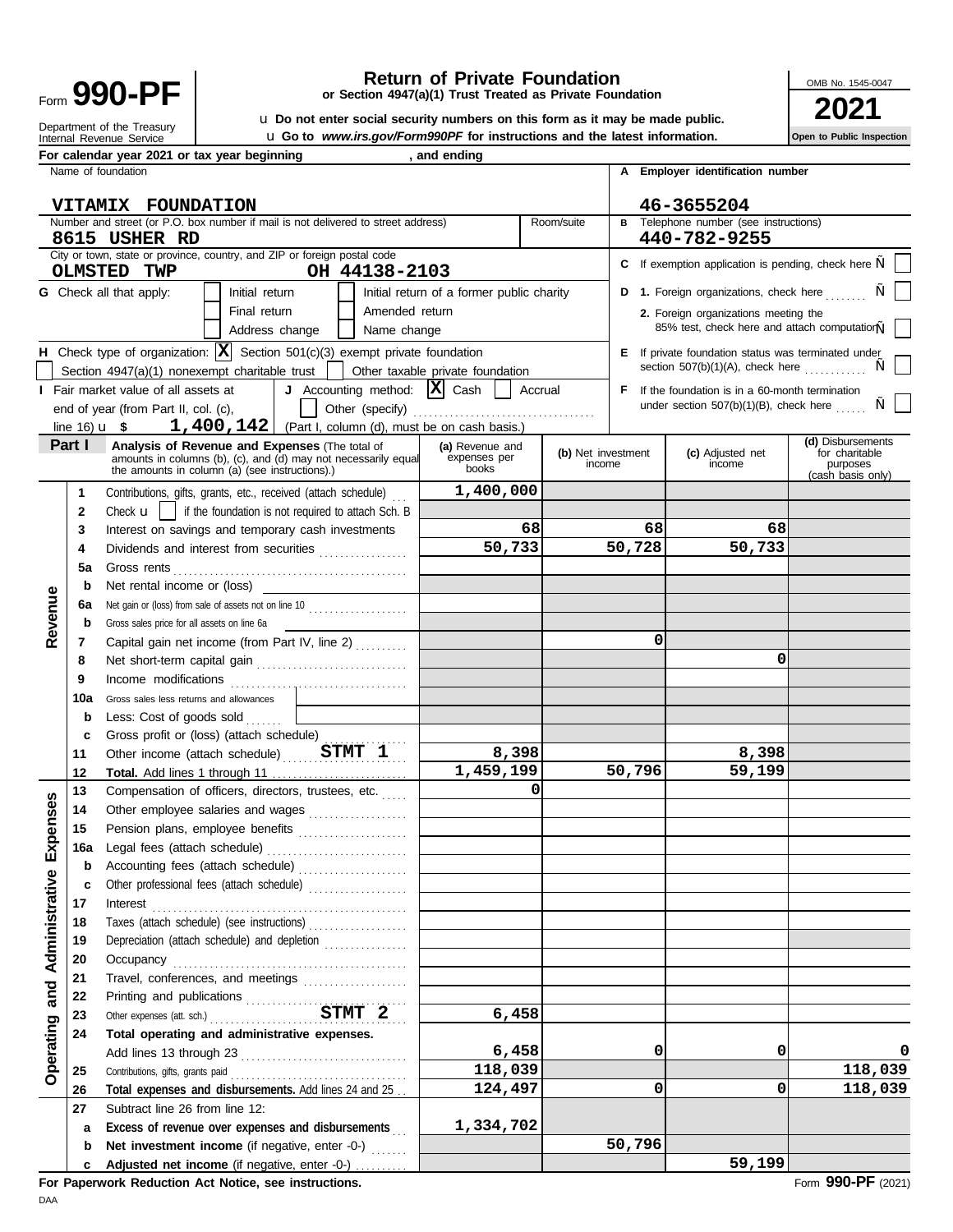|                             |              | Form 990-PF (2021) VITAMIX FOUNDATION                                                                                                                                                                                               | 46-3655204        |                | Page 2                |
|-----------------------------|--------------|-------------------------------------------------------------------------------------------------------------------------------------------------------------------------------------------------------------------------------------|-------------------|----------------|-----------------------|
|                             | Part II      | <b>Balance Sheets</b> Attached schedules and amounts in the description column                                                                                                                                                      | Beginning of year |                | End of year           |
|                             |              | should be for end-of-year amounts only. (See instructions.)                                                                                                                                                                         | (a) Book Value    | (b) Book Value | (c) Fair Market Value |
|                             | $\mathbf{1}$ |                                                                                                                                                                                                                                     | 65,440            | 1,400,142      | 1,400,142             |
|                             | 2            |                                                                                                                                                                                                                                     |                   |                |                       |
|                             | 3            | Accounts receivable <b>u</b>                                                                                                                                                                                                        |                   |                |                       |
|                             |              |                                                                                                                                                                                                                                     |                   |                |                       |
|                             | 4            | Pledges receivable <b>u</b>                                                                                                                                                                                                         |                   |                |                       |
|                             |              |                                                                                                                                                                                                                                     |                   |                |                       |
|                             | 5            | Grants receivable                                                                                                                                                                                                                   |                   |                |                       |
|                             |              | Receivables due from officers, directors, trustees, and other                                                                                                                                                                       |                   |                |                       |
|                             | 6            |                                                                                                                                                                                                                                     |                   |                |                       |
|                             |              | disqualified persons (attach schedule) (see                                                                                                                                                                                         |                   |                |                       |
|                             |              | instructions)                                                                                                                                                                                                                       |                   |                |                       |
|                             | 7            |                                                                                                                                                                                                                                     |                   |                |                       |
|                             |              |                                                                                                                                                                                                                                     |                   |                |                       |
| Assets                      | 8            | Inventories for sale or use <i>continuous continuous continuous</i> continuous continuous continuous continuous continuous continuous continuous continuous continuous continuous continuous continuous continuous continuous conti |                   |                |                       |
|                             | 9            |                                                                                                                                                                                                                                     |                   |                |                       |
|                             | 10a          | Investments - U.S. and state government obligations (attach schedule)                                                                                                                                                               |                   |                |                       |
|                             | $\mathbf b$  | Investments - corporate stock (attach schedule)                                                                                                                                                                                     |                   |                |                       |
|                             | c            | Investments - corporate bonds (attach schedule)                                                                                                                                                                                     |                   |                |                       |
|                             | 11           |                                                                                                                                                                                                                                     |                   |                |                       |
|                             |              |                                                                                                                                                                                                                                     |                   |                |                       |
|                             | 12           | $Investments - mortgage loans$                                                                                                                                                                                                      |                   |                |                       |
|                             | 13           |                                                                                                                                                                                                                                     |                   |                |                       |
|                             | 14           |                                                                                                                                                                                                                                     |                   |                |                       |
|                             |              |                                                                                                                                                                                                                                     |                   |                |                       |
|                             | 15           | Other assets (describe u                                                                                                                                                                                                            |                   |                |                       |
|                             | 16           | <b>Total assets</b> (to be completed by all filers $-$ see the                                                                                                                                                                      |                   |                |                       |
|                             |              |                                                                                                                                                                                                                                     | 65,440            | 1,400,142      | 1,400,142             |
|                             | 17           |                                                                                                                                                                                                                                     |                   |                |                       |
|                             | 18           | Grants payable                                                                                                                                                                                                                      |                   |                |                       |
| Liabilities                 | 19           | Deferred revenue                                                                                                                                                                                                                    |                   |                |                       |
|                             | 20           | Loans from officers, directors, trustees, and other disqualified persons                                                                                                                                                            |                   |                |                       |
|                             | 21           |                                                                                                                                                                                                                                     |                   |                |                       |
|                             | 22           | Other liabilities (describe u                                                                                                                                                                                                       |                   |                |                       |
|                             | 23           |                                                                                                                                                                                                                                     | 0                 | 0              |                       |
|                             |              | $\mathbf{u}$  X <br>Foundations that follow FASB ASC 958, check here <b>Mateural Accords</b>                                                                                                                                        |                   |                |                       |
| Net Assets or Fund Balances |              | and complete lines 24, 25, 29, and 30.                                                                                                                                                                                              |                   |                |                       |
|                             | 24           | Net assets without donor restrictions                                                                                                                                                                                               | 65,440            | 1,400,142      |                       |
|                             | 25           | Net assets with donor restrictions                                                                                                                                                                                                  |                   |                |                       |
|                             |              | $\mathbf{u}$<br>Foundations that do not follow FASB ASC 958, check here                                                                                                                                                             |                   |                |                       |
|                             |              | and complete lines 26 through 30.                                                                                                                                                                                                   |                   |                |                       |
|                             | 26           | Capital stock, trust principal, or current funds                                                                                                                                                                                    |                   |                |                       |
|                             | 27           | Paid-in or capital surplus, or land, bldg., and equipment fund                                                                                                                                                                      |                   |                |                       |
|                             | 28           | Retained earnings, accumulated income, endowment, or other funds                                                                                                                                                                    |                   |                |                       |
|                             | 29           | Total net assets or fund balances (see instructions)                                                                                                                                                                                | 65,440            | 1,400,142      |                       |
|                             | 30           | Total liabilities and net assets/fund balances (see                                                                                                                                                                                 |                   |                |                       |
|                             |              | instructions)                                                                                                                                                                                                                       | 65,440            | 1,400,142      |                       |
|                             | Part III     | Analysis of Changes in Net Assets or Fund Balances                                                                                                                                                                                  |                   |                |                       |
|                             |              | 1 Total net assets or fund balances at beginning of year – Part II, column (a), line 29 (must agree with                                                                                                                            |                   |                |                       |
|                             |              | end-of-year figure reported on prior year's return)                                                                                                                                                                                 |                   | 1              | 65,440                |
|                             |              | 2 Enter amount from Part I, line 27a                                                                                                                                                                                                |                   | $\overline{2}$ | 1,334,702             |
|                             |              | 3 Other increases not included in line 2 (itemize) $\mathbf u$                                                                                                                                                                      |                   | 3              |                       |
|                             |              | 4 Add lines 1, 2, and 3                                                                                                                                                                                                             |                   | 4              | 1,400,142             |
|                             |              | 5 Decreases not included in line 2 (itemize) <b>u</b>                                                                                                                                                                               |                   | 5              |                       |
|                             |              |                                                                                                                                                                                                                                     |                   | 6              | 1,400,142             |

Form **990-PF** (2021)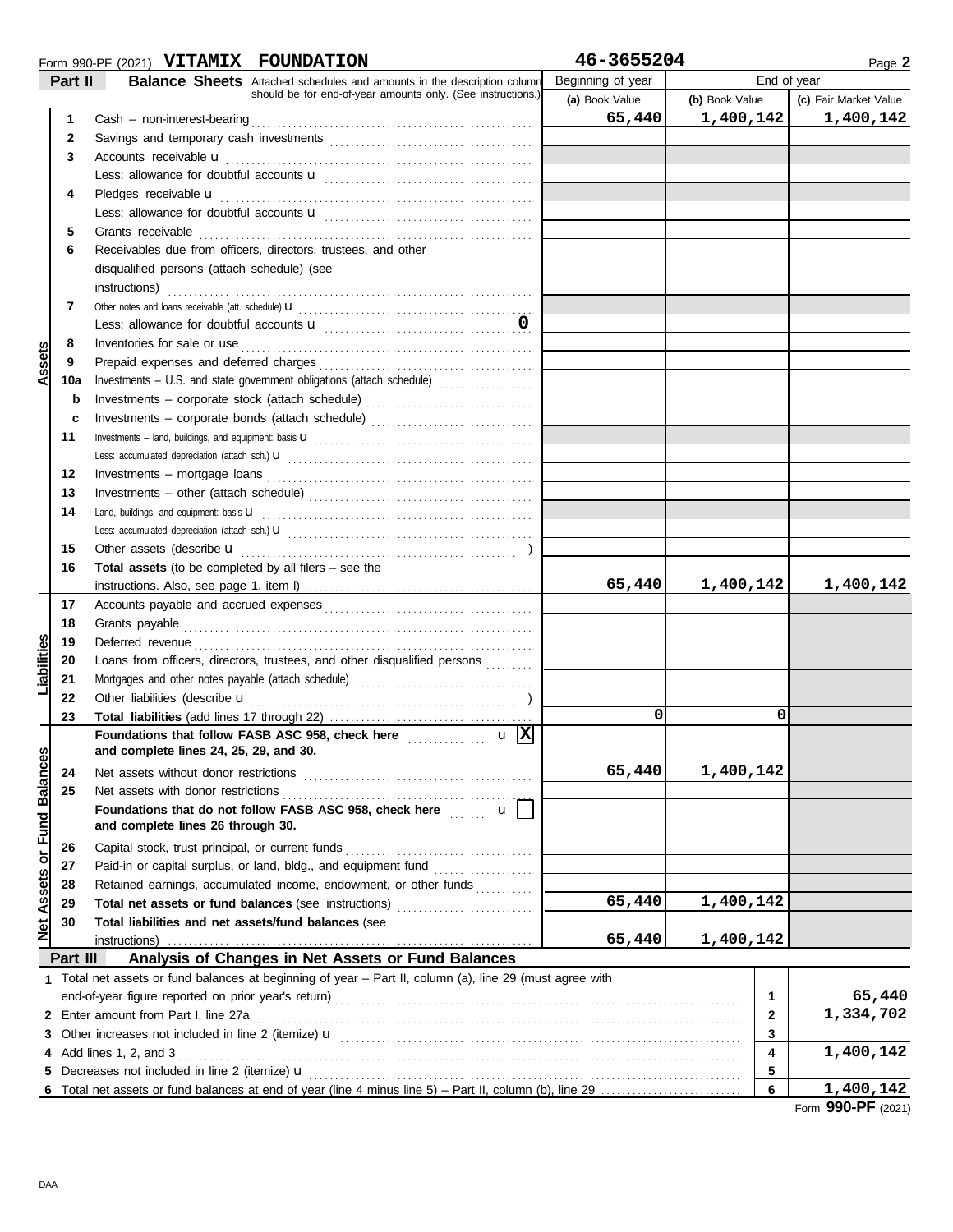| Form 990-PF (2021) VITAMIX FOUNDATION                      |                                                                                                                                                                                 | 46-3655204                                            |                                                        | Page 3                                                           |
|------------------------------------------------------------|---------------------------------------------------------------------------------------------------------------------------------------------------------------------------------|-------------------------------------------------------|--------------------------------------------------------|------------------------------------------------------------------|
| Part IV                                                    | Capital Gains and Losses for Tax on Investment Income                                                                                                                           |                                                       |                                                        |                                                                  |
|                                                            | (a) List and describe the kind(s) of property sold (for example, real estate,<br>2-story brick warehouse, or common stock, 200 shs. MLC Co.)                                    | (b) How acquired<br>P – Purchase<br>$D$ – Donation    | (c) Date acquired<br>(mo., day, yr.)                   | (d) Date sold<br>(mo., day, yr.)                                 |
| N/A<br>1a                                                  |                                                                                                                                                                                 |                                                       |                                                        |                                                                  |
| b                                                          |                                                                                                                                                                                 |                                                       |                                                        |                                                                  |
| c                                                          |                                                                                                                                                                                 |                                                       |                                                        |                                                                  |
| d                                                          |                                                                                                                                                                                 |                                                       |                                                        |                                                                  |
| е                                                          |                                                                                                                                                                                 |                                                       |                                                        |                                                                  |
| (e) Gross sales price                                      | (f) Depreciation allowed<br>(or allowable)                                                                                                                                      | (g) Cost or other basis<br>plus expense of sale       |                                                        | (h) Gain or (loss)<br>$((e)$ plus $(f)$ minus $(g)$ )            |
| а                                                          |                                                                                                                                                                                 |                                                       |                                                        |                                                                  |
| b                                                          |                                                                                                                                                                                 |                                                       |                                                        |                                                                  |
| c                                                          |                                                                                                                                                                                 |                                                       |                                                        |                                                                  |
| d                                                          |                                                                                                                                                                                 |                                                       |                                                        |                                                                  |
| е                                                          |                                                                                                                                                                                 |                                                       |                                                        |                                                                  |
|                                                            | Complete only for assets showing gain in column (h) and owned by the foundation on 12/31/69.                                                                                    |                                                       |                                                        | (I) Gains (Col. (h) gain minus                                   |
| (i) FMV as of $12/31/69$                                   | (j) Adjusted basis<br>as of 12/31/69                                                                                                                                            | $(k)$ Excess of col. (i)<br>over col. (j), if any     |                                                        | col. (k), but not less than $-0$ -) or<br>Losses (from col. (h)) |
| а                                                          |                                                                                                                                                                                 |                                                       |                                                        |                                                                  |
| b                                                          |                                                                                                                                                                                 |                                                       |                                                        |                                                                  |
| c                                                          |                                                                                                                                                                                 |                                                       |                                                        |                                                                  |
| d                                                          |                                                                                                                                                                                 |                                                       |                                                        |                                                                  |
| е                                                          |                                                                                                                                                                                 |                                                       |                                                        |                                                                  |
| <b>2</b> Capital gain net income or (net capital loss)     | If gain, also enter in Part I, line 7                                                                                                                                           |                                                       |                                                        |                                                                  |
|                                                            | If (loss), enter -0- in Part I, line 7                                                                                                                                          |                                                       | 2                                                      |                                                                  |
|                                                            | 3 Net short-term capital gain or (loss) as defined in sections 1222(5) and (6):<br>If gain, also enter in Part I, line 8, column (c). See instructions. If (loss), enter -0- in |                                                       |                                                        |                                                                  |
|                                                            |                                                                                                                                                                                 |                                                       | 3                                                      |                                                                  |
| Part V                                                     | Excise Tax Based on Investment Income (Section 4940(a), 4940(b), or 4948–see instructions)                                                                                      |                                                       |                                                        |                                                                  |
| 1a l                                                       | Exempt operating foundations described in section $4940(d)(2)$ , check here $\mathbf{u}$                                                                                        | and enter "N/A" on line 1.                            |                                                        |                                                                  |
| Date of ruling or determination letter:                    |                                                                                                                                                                                 | (attach copy of letter if necessary-see instructions) | 1                                                      | 706                                                              |
| b                                                          | All other domestic foundations enter 1.39% (0.0139) of line 27b. Exempt foreign organizations,                                                                                  |                                                       |                                                        |                                                                  |
|                                                            |                                                                                                                                                                                 |                                                       |                                                        |                                                                  |
| 2                                                          | Tax under section 511 (domestic section 4947(a)(1) trusts and taxable foundations only; others, enter -0-)                                                                      |                                                       | 2                                                      | 0                                                                |
| Add lines 1 and 2<br>3                                     |                                                                                                                                                                                 |                                                       | 3                                                      | 706                                                              |
|                                                            | Subtitle A (income) tax (domestic section 4947(a)(1) trusts and taxable foundations only; others, enter -0-)                                                                    |                                                       | 4                                                      | 0                                                                |
|                                                            | Tax based on investment income. Subtract line 4 from line 3. If zero or less, enter -0-                                                                                         |                                                       | 5                                                      | 706                                                              |
| Credits/Payments:<br>6                                     |                                                                                                                                                                                 |                                                       |                                                        |                                                                  |
| a                                                          | 2021 estimated tax payments and 2020 overpayment credited to 2021                                                                                                               | 6a                                                    |                                                        |                                                                  |
| Exempt foreign organizations - tax withheld at source<br>b |                                                                                                                                                                                 | 6b                                                    |                                                        |                                                                  |
| c                                                          |                                                                                                                                                                                 | 6c                                                    |                                                        |                                                                  |
| d<br>Backup withholding erroneously withheld               |                                                                                                                                                                                 | 6d                                                    |                                                        |                                                                  |
| 7<br>Total credits and payments. Add lines 6a through 6d   |                                                                                                                                                                                 |                                                       | $\overline{7}$                                         |                                                                  |
| 8                                                          | Enter any penalty for underpayment of estimated tax. Check here $\boxed{\mathbf{X}}$ if Form 2220 is attached                                                                   |                                                       | 8<br><u> 1966 - Johann Stoff, Amerikaansk kanton (</u> | 18                                                               |
| 9                                                          | Tax due. If the total of lines 5 and 8 is more than line 7, enter amount owed                                                                                                   |                                                       | 9<br>u                                                 | 724                                                              |
| 10                                                         | Overpayment. If line 7 is more than the total of lines 5 and 8, enter the amount overpaid                                                                                       |                                                       | 10<br>u                                                |                                                                  |
| 11                                                         | Enter the amount of line 10 to be: Credited to 2022 estimated tax u                                                                                                             |                                                       | Refunded u<br>11                                       | nnn                                                              |

Form **990-PF** (2021)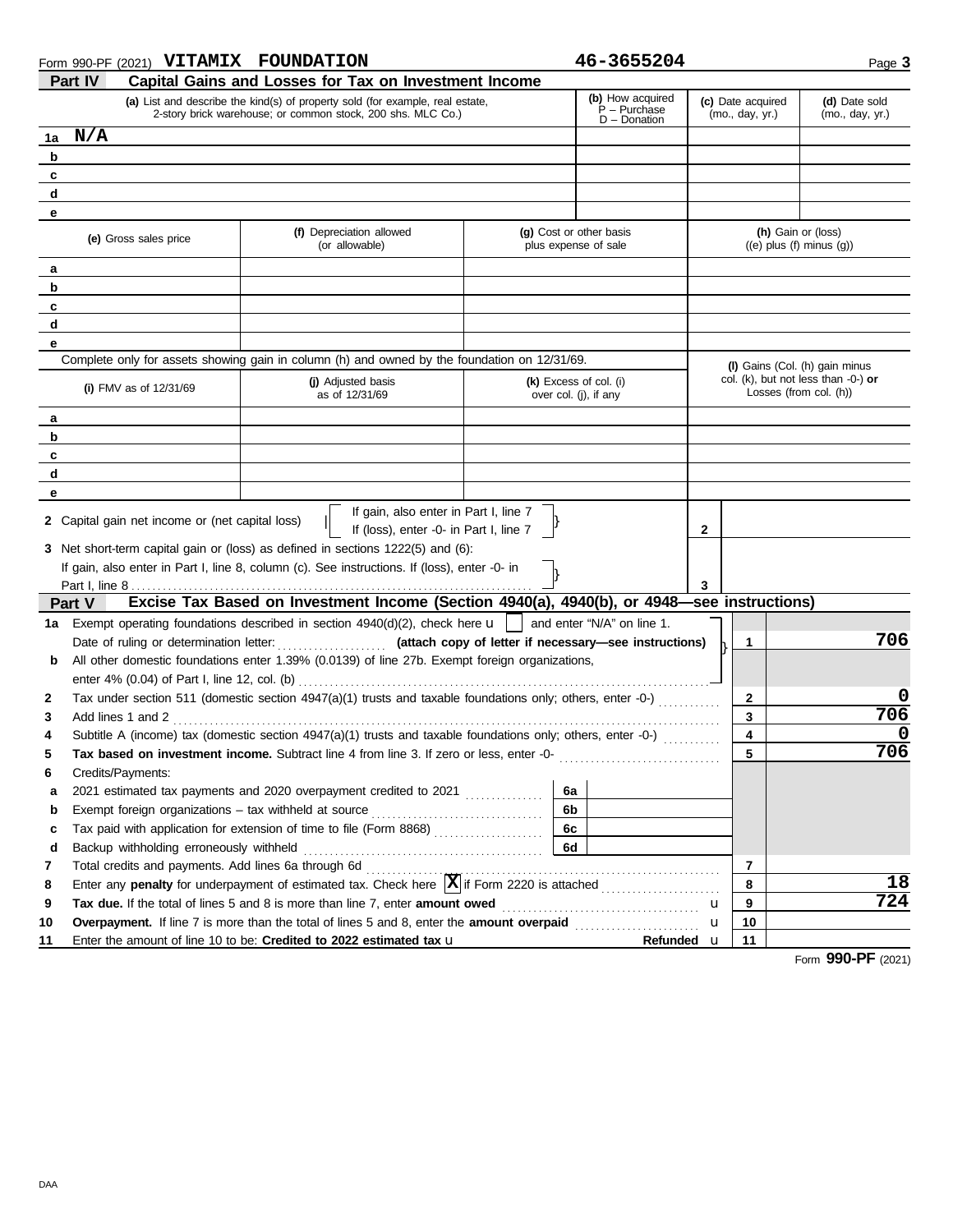DAA

**b**

| b  | Did it spend more than \$100 during the year (either directly or indirectly) for political purposes? See the                                                              |                |             |              |
|----|---------------------------------------------------------------------------------------------------------------------------------------------------------------------------|----------------|-------------|--------------|
|    | instructions for the definition                                                                                                                                           | 1b             |             | x            |
|    | If the answer is "Yes" to 1a or 1b, attach a detailed description of the activities and copies of any materials                                                           |                |             |              |
|    | published or distributed by the foundation in connection with the activities.                                                                                             |                |             |              |
|    | Did the foundation file Form 1120-POL for this year?                                                                                                                      | 1c             |             | x            |
| d  | Enter the amount (if any) of tax on political expenditures (section 4955) imposed during the year:                                                                        |                |             |              |
|    |                                                                                                                                                                           |                |             |              |
|    | Enter the reimbursement (if any) paid by the foundation during the year for political expenditure tax imposed                                                             |                |             |              |
|    | on foundation managers. $\mathbf{u}$ \$                                                                                                                                   |                |             |              |
| 2  | Has the foundation engaged in any activities that have not previously been reported to the IRS?                                                                           | $\mathbf{2}$   |             | x            |
|    | If "Yes," attach a detailed description of the activities.                                                                                                                |                |             |              |
| 3  | Has the foundation made any changes, not previously reported to the IRS, in its governing instrument, articles                                                            |                |             |              |
|    |                                                                                                                                                                           | 3              |             | X            |
| 4a |                                                                                                                                                                           | 4a             |             | $\mathbf x$  |
| b  | N/A<br>If "Yes," has it filed a tax return on Form 990-T for this year?                                                                                                   | 4b             |             |              |
| 5  |                                                                                                                                                                           | 5              |             | $\mathbf x$  |
|    | If "Yes," attach the statement required by General Instruction T.                                                                                                         |                |             |              |
| 6  | Are the requirements of section 508(e) (relating to sections 4941 through 4945) satisfied either:                                                                         |                |             |              |
|    | • By language in the governing instrument, or                                                                                                                             |                |             |              |
|    | • By state legislation that effectively amends the governing instrument so that no mandatory directions that                                                              |                |             |              |
|    | conflict with the state law remain in the governing instrument?                                                                                                           | 6              | X           |              |
| 7  | Did the foundation have at least \$5,000 in assets at any time during the year? If "Yes," complete Part II, col. (c), and Part XIV                                        | $\overline{7}$ | $\mathbf x$ |              |
| 8a | Enter the states to which the foundation reports or with which it is registered. See instructions. u<br>OН                                                                |                |             |              |
|    |                                                                                                                                                                           |                |             |              |
| b  | If the answer is "Yes" to line 7, has the foundation furnished a copy of Form 990-PF to the Attorney General                                                              |                |             |              |
|    | (or designate) of each state as required by General Instruction G? If "No," attach explanation                                                                            | 8b             | х           |              |
| 9  | Is the foundation claiming status as a private operating foundation within the meaning of section 4942(j)(3) or                                                           |                |             |              |
|    | 4942(j)(5) for calendar year 2021 or the tax year beginning in 2021? See instructions for Part XIII. If "Yes,"                                                            |                |             |              |
|    | complete Part XIII                                                                                                                                                        | 9              |             | X            |
| 10 | Did any persons become substantial contributors during the tax year? If "Yes," attach a schedule listing their                                                            |                |             | X            |
|    |                                                                                                                                                                           | 10             |             |              |
| 11 | At any time during the year, did the foundation, directly or indirectly, own a controlled entity within the                                                               |                |             | X            |
|    | meaning of section 512(b)(13)? If "Yes," attach schedule. See instructions                                                                                                | 11             |             |              |
| 12 | Did the foundation make a distribution to a donor advised fund over which the foundation or a disqualified                                                                |                |             | X            |
|    |                                                                                                                                                                           | 12             | X           |              |
| 13 | Did the foundation comply with the public inspection requirements for its annual returns and exemption application?<br>Website address <b>u</b> WWW.VITAMIXFOUNDATION.ORG | 13             |             |              |
| 14 | Telephone no. <b>u</b> 440-782-9255<br>The books are in care of $\mathbf{u}$ DIRECTOR                                                                                     |                |             |              |
|    | 8615 USHER RD                                                                                                                                                             |                |             |              |
|    | $\frac{0H}{2}$ ZIP+4 <b>u</b> $\frac{44138-2103}{4}$<br>Located at <b>u</b> OLMSTED TWP                                                                                   |                |             |              |
| 15 |                                                                                                                                                                           |                |             | $\mathbf{u}$ |
|    | 15                                                                                                                                                                        |                |             |              |
| 16 | At any time during calendar year 2021, did the foundation have an interest in or a signature or other authority                                                           |                | Yes         | No           |
|    | over a bank, securities, or other financial account in a foreign country?                                                                                                 | 16             |             | x            |
|    | See the instructions for exceptions and filing requirements for FinCEN Form 114. If "Yes," enter the name of                                                              |                |             |              |
|    | the foreign country <b>u</b>                                                                                                                                              |                |             |              |

participate or intervene in any political campaign? . . . . . . . . . . . . . . . . . . . . . . . . . . . . . . . . . . . . . . . . . . . . . . . . . . . . . . . . . . . . . . . . . . . . . . . . . . . . . . . . . . . . . .

**1a** During the tax year, did the foundation attempt to influence any national, state, or local legislation or did it **Transference Transference Transference Transference Transference Transference Transference** 

Form **990-PF** (2021)

**X**

**1a**

### Form 990-PF (2021) **VITAMIX FOUNDATION 46-3655204 Part VI-A Statements Regarding Activities**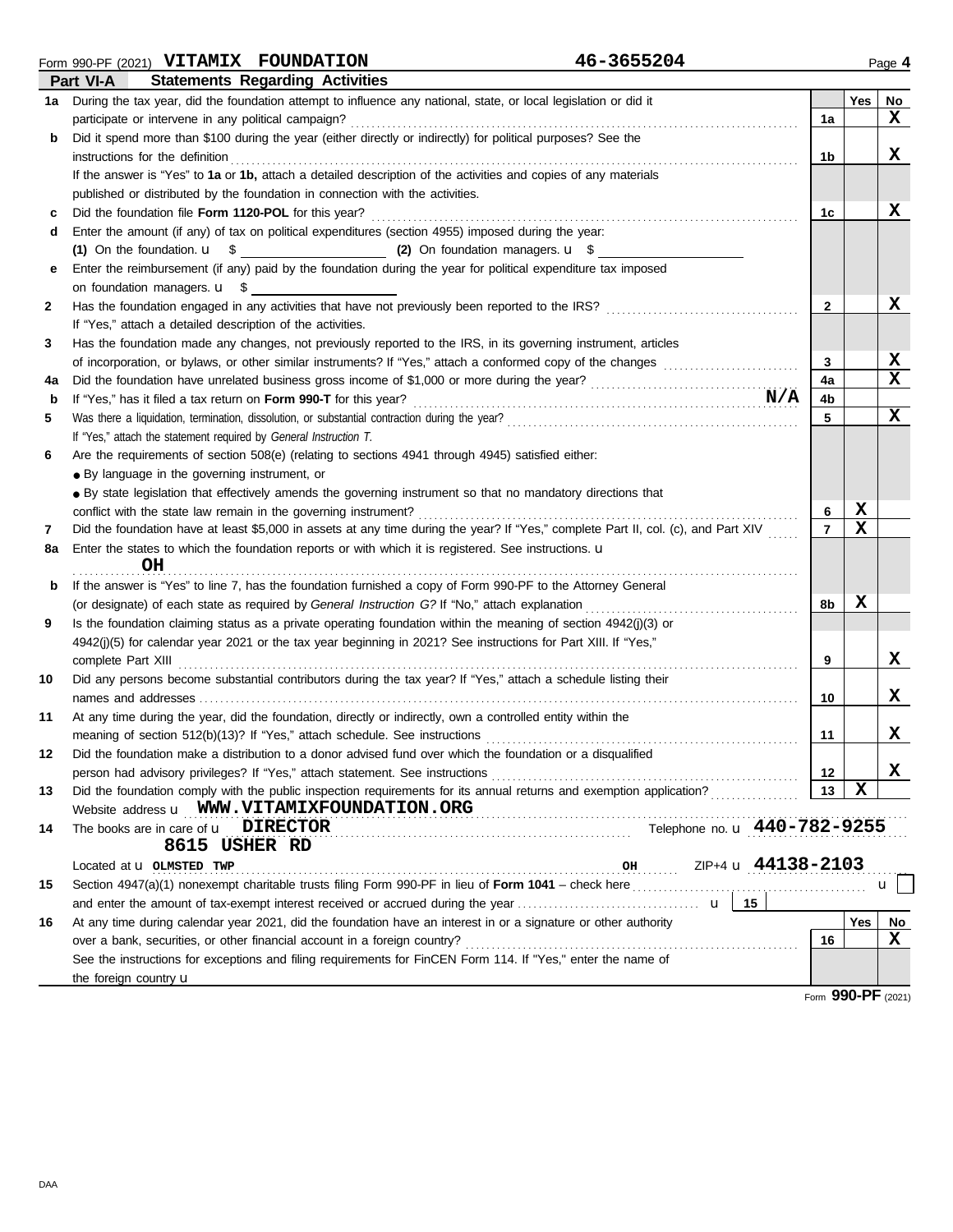|    | 46-3655204<br>Form 990-PF (2021) VITAMIX FOUNDATION                                                                     |       |            | Page 5      |
|----|-------------------------------------------------------------------------------------------------------------------------|-------|------------|-------------|
|    | Statements Regarding Activities for Which Form 4720 May Be Required<br><b>Part VI-B</b>                                 |       |            |             |
|    | File Form 4720 if any item is checked in the "Yes" column, unless an exception applies.                                 |       | <b>Yes</b> | No          |
| 1a | During the year, did the foundation (either directly or indirectly):                                                    |       |            |             |
|    | (1) Engage in the sale or exchange, or leasing of property with a disqualified person?                                  | 1a(1) |            | х           |
|    | (2) Borrow money from, lend money to, or otherwise extend credit to (or accept it from) a disqualified                  |       |            |             |
|    | person?                                                                                                                 | 1a(2) |            | X           |
|    |                                                                                                                         | 1a(3) |            | $\mathbf x$ |
|    | (4) Pay compensation to, or pay or reimburse the expenses of, a disqualified person?                                    | 1a(4) |            | x           |
|    | (5) Transfer any income or assets to a disqualified person (or make any of either available for the benefit or          |       |            |             |
|    | use of a disqualified person)?                                                                                          | 1a(5) |            | х           |
|    | (6) Agree to pay money or property to a government official? (Exception. Check "No" if the foundation                   |       |            |             |
|    | agreed to make a grant to or to employ the official for a period after termination of government service, if            |       |            |             |
|    | terminating within 90 days.)                                                                                            | 1a(6) |            | x           |
| b  | If any answer is "Yes" to 1a(1)-(6), did any of the acts fail to qualify under the exceptions described in              |       |            |             |
|    | N/A<br>Regulations section 53.4941(d)-3 or in a current notice regarding disaster assistance? See instructions          | 1b    |            |             |
| c  | Organizations relying on a current notice regarding disaster assistance, check here<br>$\mathbf{u}$                     |       |            |             |
| d  | Did the foundation engage in a prior year in any of the acts described in 1a, other than excepted acts, that            |       |            |             |
|    | N/A                                                                                                                     | 1d    |            |             |
| 2  | Taxes on failure to distribute income (section 4942) (does not apply for years the foundation was a private             |       |            |             |
|    | operating foundation defined in section $4942(j)(3)$ or $4942(j)(5)$ :                                                  |       |            |             |
| a  | At the end of tax year 2021, did the foundation have any undistributed income (Part XIII, lines                         |       |            |             |
|    |                                                                                                                         | 2a    |            | x           |
|    | If "Yes," list the years <b>u</b> 20 , 20 , 20 , 20                                                                     |       |            |             |
| b  | Are there any years listed in 2a for which the foundation is <b>not</b> applying the provisions of section $4942(a)(2)$ |       |            |             |
|    | (relating to incorrect valuation of assets) to the year's undistributed income? (If applying section 4942(a)(2) to      |       |            |             |
|    | N/A<br>all years listed, answer "No" and attach statement $-$ see instructions.)                                        | 2b    |            |             |
| c  | If the provisions of section $4942(a)(2)$ are being applied to any of the years listed in 2a, list the years here.      |       |            |             |
|    | <b>u</b> 20 , 20 , 20 , 20                                                                                              |       |            |             |
| За | Did the foundation hold more than a 2% direct or indirect interest in any business enterprise                           |       |            |             |
|    | at any time during the year?                                                                                            | За    |            | х           |
| b  | If "Yes," did it have excess business holdings in 2021 as a result of (1) any purchase by the foundation or             |       |            |             |
|    | disqualified persons after May 26, 1969; (2) the lapse of the 5-year period (or longer period approved by the           |       |            |             |
|    | Commissioner under section $4943(c)(7)$ to dispose of holdings acquired by gift or bequest; or (3) the lapse of         |       |            |             |
|    | the 10-, 15-, or 20-year first phase holding period? (Use Form 4720, Schedule C, to determine if the                    |       |            |             |
|    | N/A<br>foundation had excess business holdings in 2021.)                                                                | 3b    |            |             |
| 4a | Did the foundation invest during the year any amount in a manner that would jeopardize its charitable purposes?         | 4a    |            | x           |
| b  | Did the foundation make any investment in a prior year (but after December 31, 1969) that could jeopardize its          |       |            |             |
|    | charitable purpose that had not been removed from jeopardy before the first day of the tax year beginning in 2021?      | 4b    |            | $\mathbf x$ |

Form **990-PF** (2021)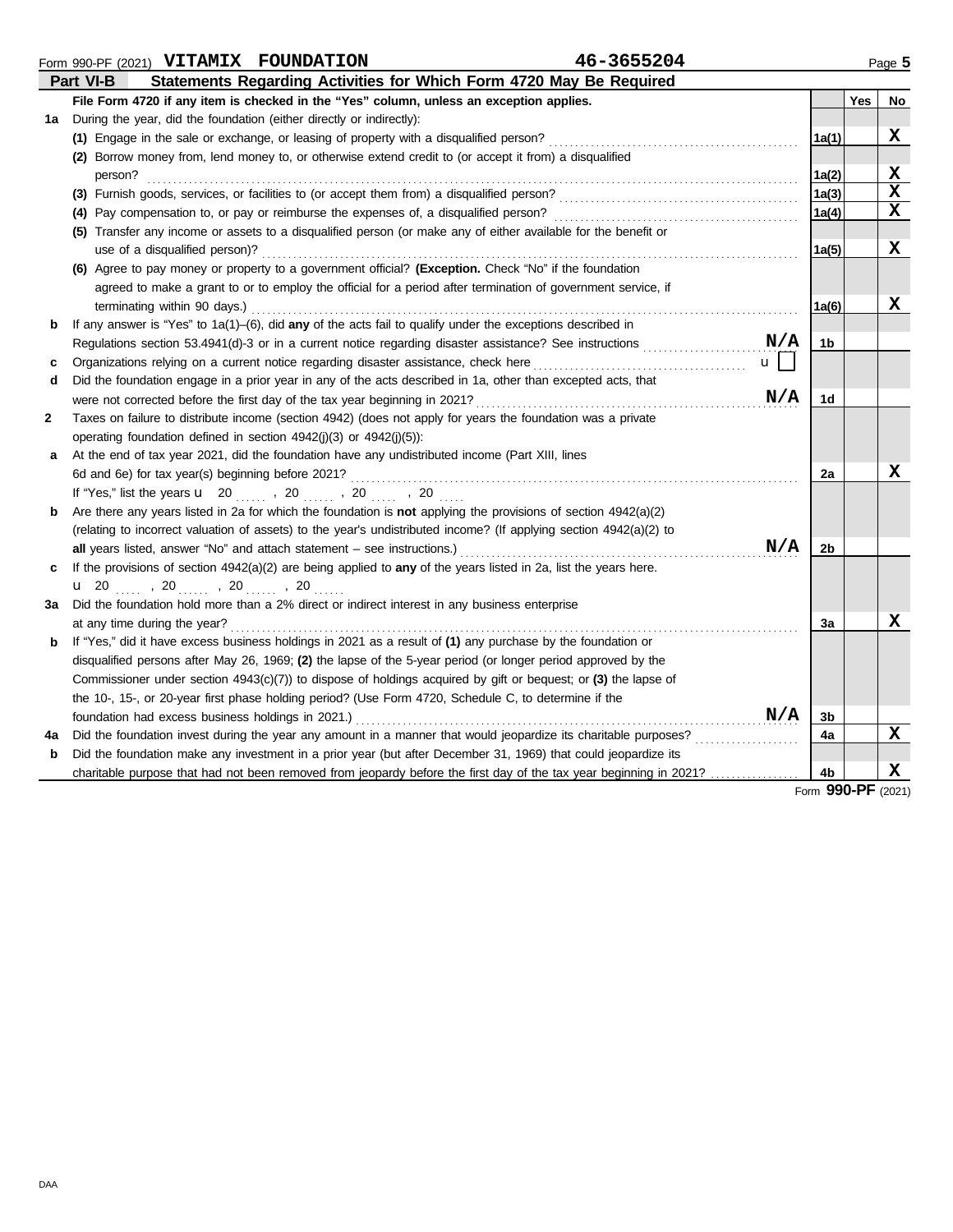|    | Form 990-PF (2021) VITAMIX FOUNDATION                          |                                                                                                           | 46-3655204                                                                                                          |              |                |            | Page 6      |
|----|----------------------------------------------------------------|-----------------------------------------------------------------------------------------------------------|---------------------------------------------------------------------------------------------------------------------|--------------|----------------|------------|-------------|
|    | Part VI-B                                                      |                                                                                                           | Statements Regarding Activities for Which Form 4720 May Be Required (continued)                                     |              |                |            |             |
| 5а | During the year did the foundation pay or incur any amount to: |                                                                                                           |                                                                                                                     |              |                | <b>Yes</b> | No          |
|    |                                                                | (1) Carry on propaganda, or otherwise attempt to influence legislation (section 4945(e))?                 |                                                                                                                     |              | 5a(1)          |            | $\mathbf x$ |
|    |                                                                | (2) Influence the outcome of any specific public election (see section 4955); or to carry on, directly or |                                                                                                                     |              |                |            |             |
|    | indirectly, any voter registration drive?                      |                                                                                                           |                                                                                                                     |              | 5a(2)          |            | x           |
|    |                                                                | (3) Provide a grant to an individual for travel, study, or other similar purposes?                        |                                                                                                                     |              | 5a(3)          |            | x           |
|    |                                                                |                                                                                                           | (4) Provide a grant to an organization other than a charitable, etc., organization described in section 4945(d)     |              |                |            |             |
|    | $(4)(A)?$ See instructions                                     |                                                                                                           |                                                                                                                     |              | 5a(4)          |            | x           |
|    |                                                                |                                                                                                           | (5) Provide for any purpose other than religious, charitable, scientific, literary, or educational purposes, or for |              |                |            |             |
|    | the prevention of cruelty to children or animals?              |                                                                                                           |                                                                                                                     |              | 5a(5)          |            | x           |
| b  |                                                                |                                                                                                           | If any answer is "Yes" to $5a(1)$ –(5), did any of the transactions fail to qualify under the exceptions described  |              |                |            |             |
|    |                                                                | in Regulations section 53.4945 or in a current notice regarding disaster assistance? See instructions     |                                                                                                                     | N/A          | 5b             |            |             |
| c  |                                                                | Organizations relying on a current notice regarding disaster assistance, check here                       |                                                                                                                     | $\mathbf{u}$ |                |            |             |
| d  |                                                                | If the answer is "Yes" to question 5a(4), does the foundation claim exemption from the tax because it     |                                                                                                                     |              |                |            |             |
|    | maintained expenditure responsibility for the grant?           |                                                                                                           |                                                                                                                     | N/A          | 5d             |            |             |
|    |                                                                | If "Yes," attach the statement required by Regulations section 53.4945–5(d).                              |                                                                                                                     |              |                |            |             |
| 6а |                                                                |                                                                                                           | Did the foundation, during the year, receive any funds, directly or indirectly, to pay premiums on a personal       |              |                |            |             |
|    | benefit contract?                                              |                                                                                                           |                                                                                                                     |              | 6a             |            | x           |
| b  |                                                                |                                                                                                           | Did the foundation, during the year, pay premiums, directly or indirectly, on a personal benefit contract?          |              | 6 <sub>b</sub> |            | X           |
|    | If "Yes" to 6b, file Form 8870.                                |                                                                                                           |                                                                                                                     |              |                |            |             |
| 7a |                                                                | At any time during the tax year, was the foundation a party to a prohibited tax shelter transaction?      |                                                                                                                     |              | 7a             |            | x           |
| b  |                                                                |                                                                                                           | If "Yes," did the foundation receive any proceeds or have any net income attributable to the transaction?           | . N/A        | 7b             |            |             |
| 8  |                                                                |                                                                                                           | Is the foundation subject to the section 4960 tax on payment(s) of more than \$1,000,000 in remuneration or         |              |                |            |             |
|    |                                                                |                                                                                                           |                                                                                                                     |              | 8              |            | x           |
|    | Dart VII                                                       |                                                                                                           | Information About Officers, Directors, Trustees, Foundation Managers, Highly Paid Employees                         |              |                |            |             |

**Part VII Information About Officers, Directors, Trustees, Foundation Managers, Highly Paid Employees, and Contractors**

**1 List all officers, directors, trustees, and foundation managers and their compensation. See instructions.**

| (a) Name and address   | (b) Title, and average<br>hours per week<br>devoted to position | (c) Compensation<br>(If not paid,<br>enter -0-) | (d) Contributions to<br>employee benefit<br>plans and deferred<br>compensation | (e) Expense account,<br>other allowances |
|------------------------|-----------------------------------------------------------------|-------------------------------------------------|--------------------------------------------------------------------------------|------------------------------------------|
| <b>SEE STATEMENT 3</b> |                                                                 |                                                 |                                                                                |                                          |
|                        |                                                                 |                                                 |                                                                                |                                          |
|                        |                                                                 |                                                 |                                                                                |                                          |
|                        |                                                                 |                                                 |                                                                                |                                          |

### **2 Compensation of five highest-paid employees (other than those included on line 1 – see instructions). If none, enter "NONE."**

|                                                               |                                                                 |                  |                                                                                | Form 990-PF (2021)                       |
|---------------------------------------------------------------|-----------------------------------------------------------------|------------------|--------------------------------------------------------------------------------|------------------------------------------|
| Total number of other employees paid over \$50,000            |                                                                 |                  |                                                                                | 0                                        |
|                                                               |                                                                 |                  |                                                                                |                                          |
|                                                               |                                                                 |                  |                                                                                |                                          |
|                                                               |                                                                 |                  |                                                                                |                                          |
|                                                               |                                                                 |                  |                                                                                |                                          |
| <b>NONE</b><br>.                                              |                                                                 |                  |                                                                                |                                          |
| (a) Name and address of each employee paid more than \$50,000 | (b) Title, and average<br>hours per week<br>devoted to position | (c) Compensation | (d) Contributions to<br>employee benefit<br>plans and deferred<br>compensation | (e) Expense account,<br>other allowances |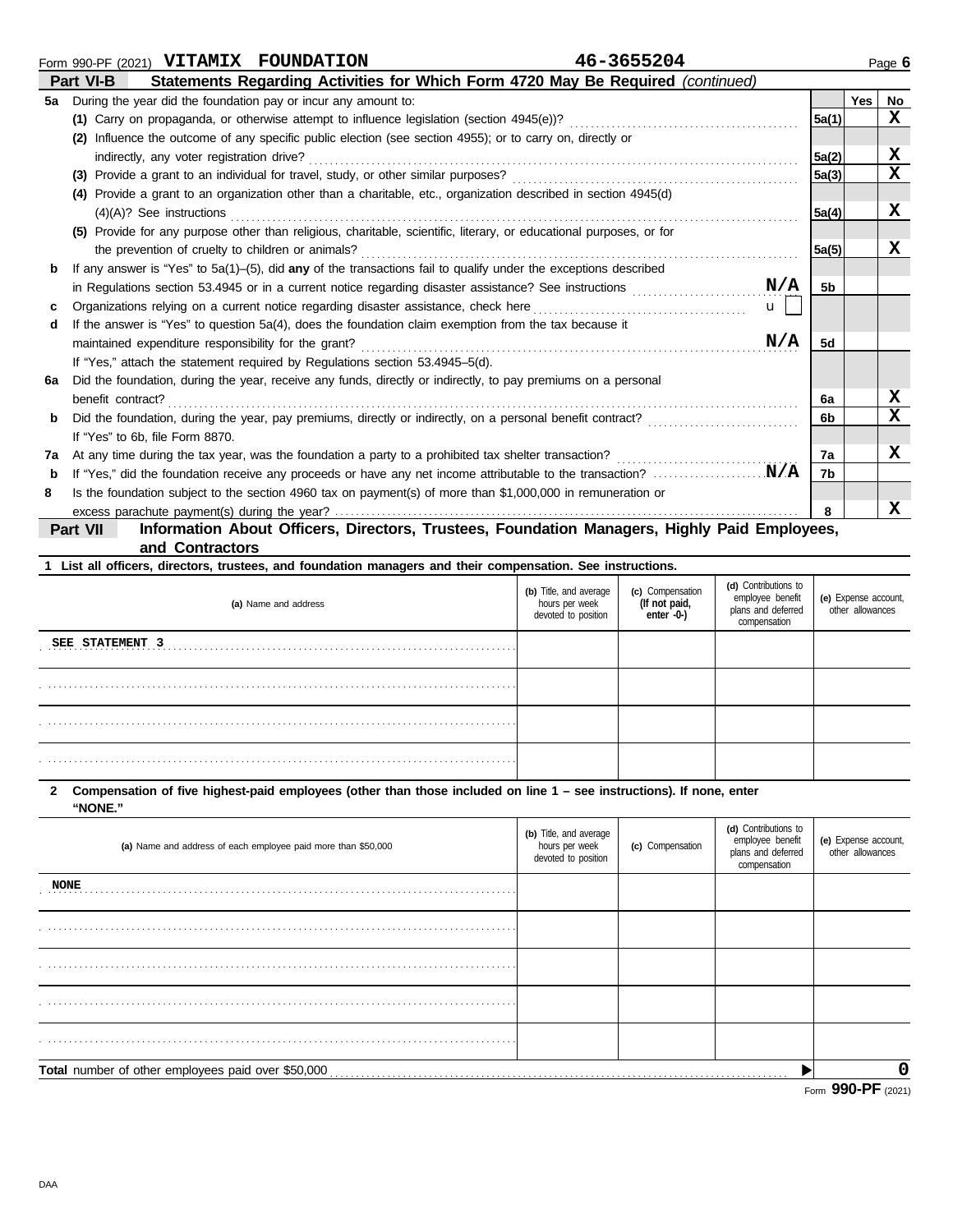### Form 990-PF (2021) VITAMIX FOUNDATION

| 46-3655204 |  |  |  |  |
|------------|--|--|--|--|
|            |  |  |  |  |

| Part VII<br>and Contractors (continued)                                                            | Information About Officers, Directors, Trustees, Foundation Managers, Highly Paid Employees,                                                        |                     |                    |
|----------------------------------------------------------------------------------------------------|-----------------------------------------------------------------------------------------------------------------------------------------------------|---------------------|--------------------|
|                                                                                                    | 3 Five highest-paid independent contractors for professional services. See instructions. If none, enter "NONE."                                     |                     |                    |
|                                                                                                    | (a) Name and address of each person paid more than \$50,000                                                                                         | (b) Type of service | (c) Compensation   |
| <b>NONE</b>                                                                                        |                                                                                                                                                     |                     |                    |
|                                                                                                    |                                                                                                                                                     |                     |                    |
|                                                                                                    |                                                                                                                                                     |                     |                    |
|                                                                                                    |                                                                                                                                                     |                     |                    |
|                                                                                                    |                                                                                                                                                     |                     |                    |
|                                                                                                    |                                                                                                                                                     |                     | u                  |
| Part VIII-A<br><b>Summary of Direct Charitable Activities</b>                                      |                                                                                                                                                     |                     |                    |
| organizations and other beneficiaries served, conferences convened, research papers produced, etc. | List the foundation's four largest direct charitable activities during the tax year. Include relevant statistical information such as the number of |                     | Expenses           |
| 1 N/A                                                                                              |                                                                                                                                                     |                     |                    |
|                                                                                                    |                                                                                                                                                     |                     |                    |
| 2                                                                                                  |                                                                                                                                                     |                     |                    |
|                                                                                                    |                                                                                                                                                     |                     |                    |
| 3                                                                                                  |                                                                                                                                                     |                     |                    |
|                                                                                                    |                                                                                                                                                     |                     |                    |
| 4                                                                                                  |                                                                                                                                                     |                     |                    |
|                                                                                                    |                                                                                                                                                     |                     |                    |
| Part VIII-B                                                                                        | Summary of Program-Related Investments (see instructions)                                                                                           |                     |                    |
|                                                                                                    | Describe the two largest program-related investments made by the foundation during the tax year on lines 1 and 2.                                   |                     | Amount             |
| 1 N/A                                                                                              |                                                                                                                                                     |                     |                    |
|                                                                                                    |                                                                                                                                                     |                     |                    |
| 2                                                                                                  |                                                                                                                                                     |                     |                    |
|                                                                                                    |                                                                                                                                                     |                     |                    |
| All other program-related investments. See instructions.                                           |                                                                                                                                                     |                     |                    |
| 3                                                                                                  |                                                                                                                                                     |                     |                    |
|                                                                                                    |                                                                                                                                                     |                     |                    |
|                                                                                                    |                                                                                                                                                     |                     |                    |
|                                                                                                    |                                                                                                                                                     |                     | Form 990-PF (2021) |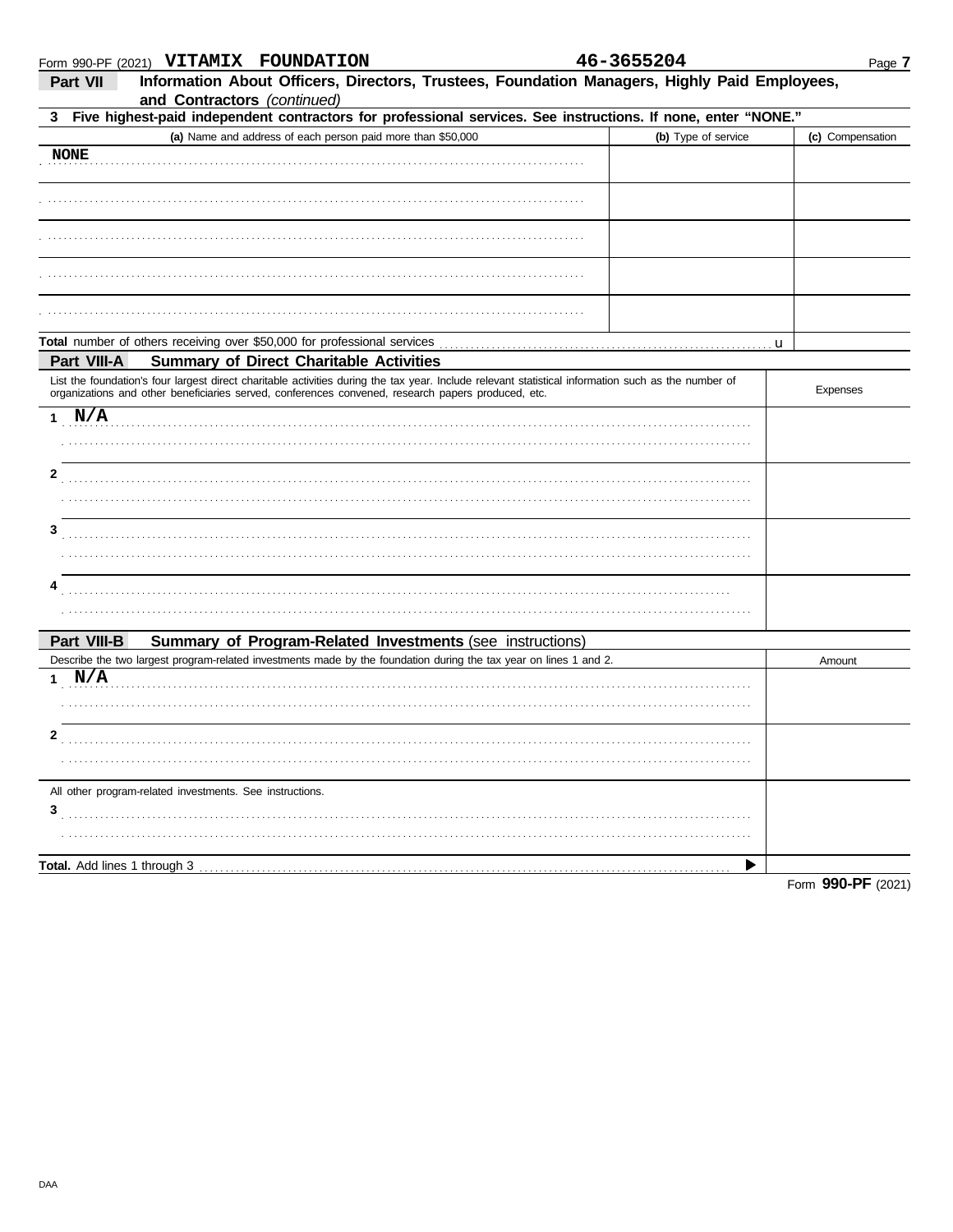## Form 990-PF (2021) **VITAMIX FOUNDATION 46-3655204**

|         | Form 990-PF (2021) VITAMIX FOUNDATION | 40-3032404                                                                                        |
|---------|---------------------------------------|---------------------------------------------------------------------------------------------------|
| Part IX |                                       | Minimum Investment Return (All domestic foundations must complete this part. Foreign foundations, |
|         | <u>eee instructions)</u>              |                                                                                                   |

|              | see instructions.)                                                                                                                                                                                                             |                         |                            |
|--------------|--------------------------------------------------------------------------------------------------------------------------------------------------------------------------------------------------------------------------------|-------------------------|----------------------------|
| 1            | Fair market value of assets not used (or held for use) directly in carrying out charitable, etc.,                                                                                                                              |                         |                            |
|              | purposes:                                                                                                                                                                                                                      |                         |                            |
| a            |                                                                                                                                                                                                                                | 1a                      | 1,230,005                  |
| b            | Average of monthly cash balances                                                                                                                                                                                               | 1 <sub>b</sub>          | 260,156                    |
| c            |                                                                                                                                                                                                                                | 1 <sub>c</sub>          |                            |
| d            | Total (add lines 1a, b, and c) Mathematical Annual Annual Annual Annual Annual Annual Annual Annual Annual Annu                                                                                                                | 1 <sub>d</sub>          | 1,490,161                  |
| е            | Reduction claimed for blockage or other factors reported on lines 1a and                                                                                                                                                       |                         |                            |
|              | $\mathbf 0$<br>1e<br>1c (attach detailed explanation)                                                                                                                                                                          |                         |                            |
| 2            |                                                                                                                                                                                                                                | $\mathbf{2}$            |                            |
| 3            | Subtract line 2 from line 1d                                                                                                                                                                                                   | $\overline{\mathbf{3}}$ | 1,490,161                  |
| 4            | Cash deemed held for charitable activities. Enter 1.5% (0.015) of line 3 (for greater amount, see                                                                                                                              |                         |                            |
|              | instructions)                                                                                                                                                                                                                  | 4                       | $\frac{22,352}{1,467,809}$ |
| 5            |                                                                                                                                                                                                                                | $5\overline{)}$         |                            |
| 6            |                                                                                                                                                                                                                                | 6                       | 73,390                     |
|              | Distributable Amount (see instructions) (Section 4942(j)(3) and (j)(5) private operating foundations<br>Part X                                                                                                                 |                         |                            |
|              | and certain foreign organizations, check here $\mathbf{u}$   and do not complete this part.)                                                                                                                                   |                         |                            |
| 1            |                                                                                                                                                                                                                                | $\mathbf{1}$            | 73,390                     |
| 2a           | 706                                                                                                                                                                                                                            |                         |                            |
| b            | 2 <sub>b</sub><br>Income tax for 2021. (This does not include the tax from Part V.)                                                                                                                                            |                         |                            |
| c            | Add lines 2a and 2b                                                                                                                                                                                                            | 2c                      | 706<br>72,684              |
| 3            |                                                                                                                                                                                                                                | $\overline{\mathbf{3}}$ |                            |
| 4            | Recoveries of amounts treated as qualifying distributions [11] content to content the amounts of amounts treated as qualifying distributions [11] content to content the second section of the second section of the second se | $\overline{\mathbf{4}}$ | 72,684                     |
| 5            | Add lines 3 and 4                                                                                                                                                                                                              | 5                       |                            |
| 6            |                                                                                                                                                                                                                                | 6                       |                            |
| 7            | Distributable amount as adjusted. Subtract line 6 from line 5. Enter here and on Part XII,                                                                                                                                     |                         |                            |
|              | Part XI                                                                                                                                                                                                                        | $\overline{7}$          | 72,684                     |
| 1            | <b>Qualifying Distributions (see instructions)</b><br>Amounts paid (including administrative expenses) to accomplish charitable, etc., purposes:                                                                               |                         |                            |
|              |                                                                                                                                                                                                                                | 1a                      | 118,039                    |
| a<br>b       | Program-related investments - total from Part VIII-B                                                                                                                                                                           | 1 <sub>b</sub>          |                            |
| $\mathbf{2}$ | Amounts paid to acquire assets used (or held for use) directly in carrying out charitable, etc.,                                                                                                                               |                         |                            |
|              | purposes                                                                                                                                                                                                                       | $\mathbf{2}$            |                            |
| 3            | Amounts set aside for specific charitable projects that satisfy the:                                                                                                                                                           |                         |                            |
| a            | Suitability test (prior IRS approval required)                                                                                                                                                                                 | 3a                      |                            |
| b            | Cash distribution test (attach the required schedule)                                                                                                                                                                          | 3 <sub>b</sub>          |                            |
| 4            |                                                                                                                                                                                                                                | $\overline{\mathbf{4}}$ | 118,039                    |
|              |                                                                                                                                                                                                                                |                         | $0.00 \text{ } \text{D}$   |

Page **8**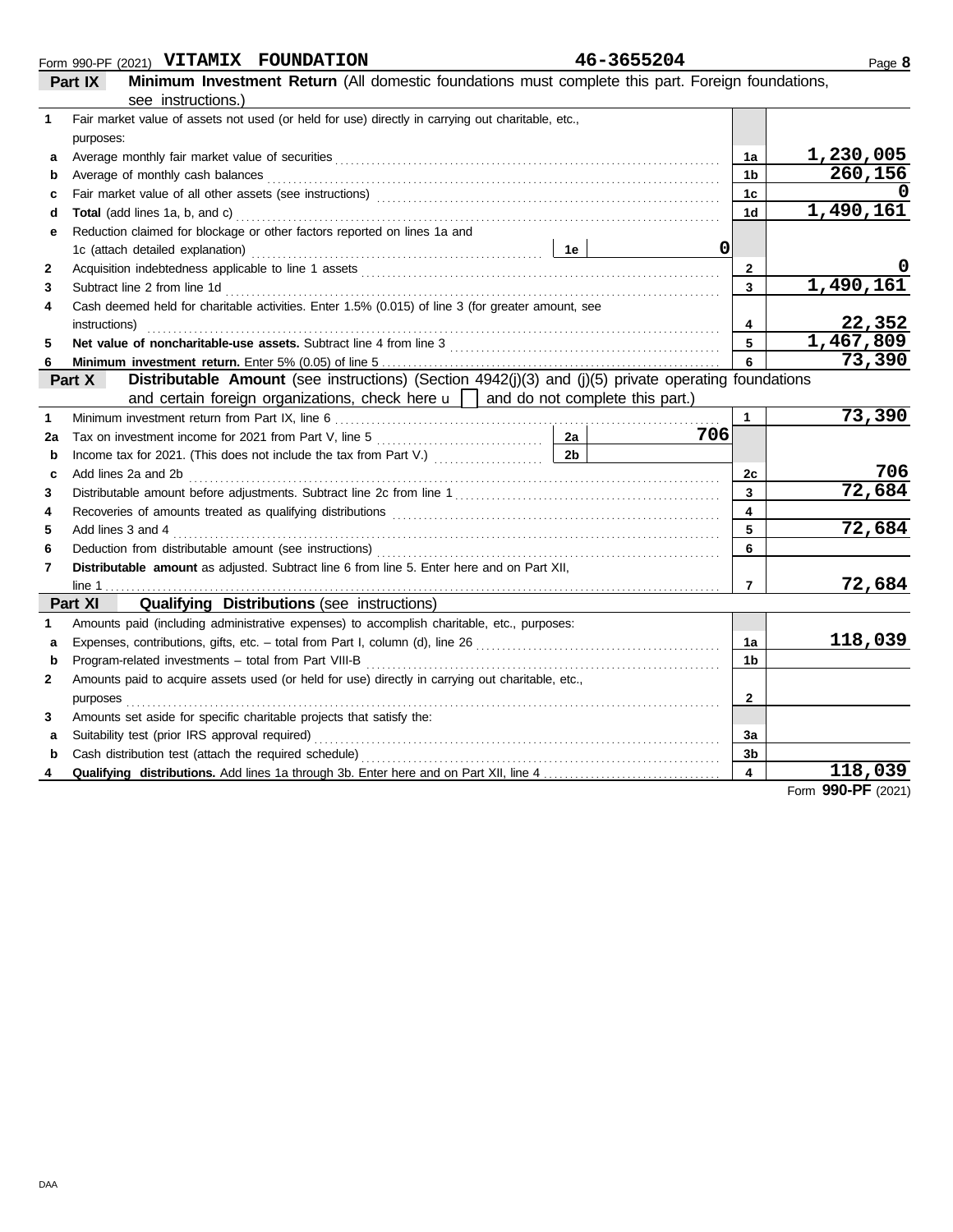#### Form 990-PF (2021) **VITAMIX FOUNDATION 46-3655204**

|    | Undistributed Income (see instructions)<br>Part XII                                                                                                                                                                            |                   |         |                     |      |        |
|----|--------------------------------------------------------------------------------------------------------------------------------------------------------------------------------------------------------------------------------|-------------------|---------|---------------------|------|--------|
|    |                                                                                                                                                                                                                                |                   | (a)     | (b)                 | (c)  | (d)    |
|    |                                                                                                                                                                                                                                |                   | Corpus  | Years prior to 2020 | 2020 | 2021   |
| 1  | Distributable amount for 2021 from Part X, line 7                                                                                                                                                                              |                   |         |                     |      | 72,684 |
| 2  | Undistributed income, if any, as of the end of 2021:                                                                                                                                                                           |                   |         |                     |      |        |
| a  |                                                                                                                                                                                                                                |                   |         |                     |      |        |
| b  | Total for prior years: 20 ______ , 20 _____ , 20 _____                                                                                                                                                                         |                   |         |                     |      |        |
| 3  | Excess distributions carryover, if any, to 2021:                                                                                                                                                                               |                   |         |                     |      |        |
| a  |                                                                                                                                                                                                                                | 522               |         |                     |      |        |
| b  | From 2017 $\ldots$                                                                                                                                                                                                             | 79,820            |         |                     |      |        |
| c  |                                                                                                                                                                                                                                | 139,039           |         |                     |      |        |
| d  |                                                                                                                                                                                                                                | 270,232           |         |                     |      |        |
| е  | From 2020 $\ldots$                                                                                                                                                                                                             | 234,026           |         |                     |      |        |
| f  | Total of lines 3a through e contains and the state of lines and the state of the state of the state of the state of the state of the state of the state of the state of the state of the state of the state of the state of th |                   | 723,639 |                     |      |        |
| 4  | Qualifying distributions for 2021 from Part XI,                                                                                                                                                                                |                   |         |                     |      |        |
|    | line 4: $\mathbf{u}$ \$ 118,039                                                                                                                                                                                                |                   |         |                     |      |        |
|    | a Applied to 2020, but not more than line 2a                                                                                                                                                                                   |                   |         |                     |      |        |
|    | <b>b</b> Applied to undistributed income of prior years                                                                                                                                                                        |                   |         |                     |      |        |
|    |                                                                                                                                                                                                                                |                   |         |                     |      |        |
|    | c Treated as distributions out of corpus (Election                                                                                                                                                                             |                   |         |                     |      |        |
|    | required - see instructions)                                                                                                                                                                                                   |                   |         |                     |      |        |
| d  | Applied to 2021 distributable amount                                                                                                                                                                                           |                   |         |                     |      | 72,684 |
| е  | Remaining amount distributed out of corpus [11][11] Remaining amount distributed out of corpus [11] Among Semaining Semaining amount Remaining Semaining Semaining Semaining Semaining Semaining Semaining Semaining Semaining |                   | 45,355  |                     |      |        |
| 5  | Excess distributions carryover applied to 2021                                                                                                                                                                                 |                   |         |                     |      |        |
|    | (If an amount appears in column (d), the same                                                                                                                                                                                  |                   |         |                     |      |        |
|    | amount must be shown in column (a).)                                                                                                                                                                                           | .                 |         |                     |      |        |
| 6  | Enter the net total of each column as                                                                                                                                                                                          |                   |         |                     |      |        |
|    | indicated below:                                                                                                                                                                                                               |                   |         |                     |      |        |
| а  | Corpus. Add lines 3f, 4c, and 4e. Subtract line 5                                                                                                                                                                              |                   | 768,994 |                     |      |        |
| b  | Prior years' undistributed income. Subtract                                                                                                                                                                                    |                   |         |                     |      |        |
|    | line 4b from line 2b                                                                                                                                                                                                           |                   |         |                     |      |        |
| c  | Enter the amount of prior years' undistributed                                                                                                                                                                                 |                   |         |                     |      |        |
|    | income for which a notice of deficiency has                                                                                                                                                                                    |                   |         |                     |      |        |
|    | been issued, or on which the section 4942(a)                                                                                                                                                                                   |                   |         |                     |      |        |
|    | tax has been previously assessed                                                                                                                                                                                               |                   |         |                     |      |        |
|    | d Subtract line 6c from line 6b. Taxable                                                                                                                                                                                       |                   |         |                     |      |        |
|    |                                                                                                                                                                                                                                |                   |         |                     |      |        |
|    | e Undistributed income for 2020. Subtract line                                                                                                                                                                                 |                   |         |                     |      |        |
|    | 4a from line 2a. Taxable amount - see                                                                                                                                                                                          |                   |         |                     |      |        |
|    | instructions                                                                                                                                                                                                                   |                   |         |                     |      |        |
|    | f Undistributed income for 2021. Subtract lines                                                                                                                                                                                |                   |         |                     |      |        |
|    | 4d and 5 from line 1. This amount must be                                                                                                                                                                                      |                   |         |                     |      |        |
|    | distributed in 2022                                                                                                                                                                                                            |                   |         |                     |      | 0      |
| 7  | Amounts treated as distributions out of corpus                                                                                                                                                                                 |                   |         |                     |      |        |
|    | to satisfy requirements imposed by section                                                                                                                                                                                     |                   |         |                     |      |        |
|    | 170(b)(1)(F) or 4942(g)(3) (Election may be                                                                                                                                                                                    |                   |         |                     |      |        |
|    |                                                                                                                                                                                                                                |                   |         |                     |      |        |
| 8  | Excess distributions carryover from 2016 not                                                                                                                                                                                   |                   |         |                     |      |        |
|    | applied on line 5 or line 7 (see instructions)                                                                                                                                                                                 |                   | 522     |                     |      |        |
| 9  | Excess distributions carryover to 2022.                                                                                                                                                                                        |                   |         |                     |      |        |
|    |                                                                                                                                                                                                                                |                   | 768,472 |                     |      |        |
| 10 | Analysis of line 9:                                                                                                                                                                                                            |                   |         |                     |      |        |
| a  | Excess from 2017                                                                                                                                                                                                               | 79,820            |         |                     |      |        |
| b  | Excess from 2018                                                                                                                                                                                                               | 139,039           |         |                     |      |        |
| c  | Excess from 2019                                                                                                                                                                                                               | 270,232           |         |                     |      |        |
| d  | Excess from 2020                                                                                                                                                                                                               | 234,026<br>45,355 |         |                     |      |        |
| е  | Excess from $2021$                                                                                                                                                                                                             |                   |         |                     |      |        |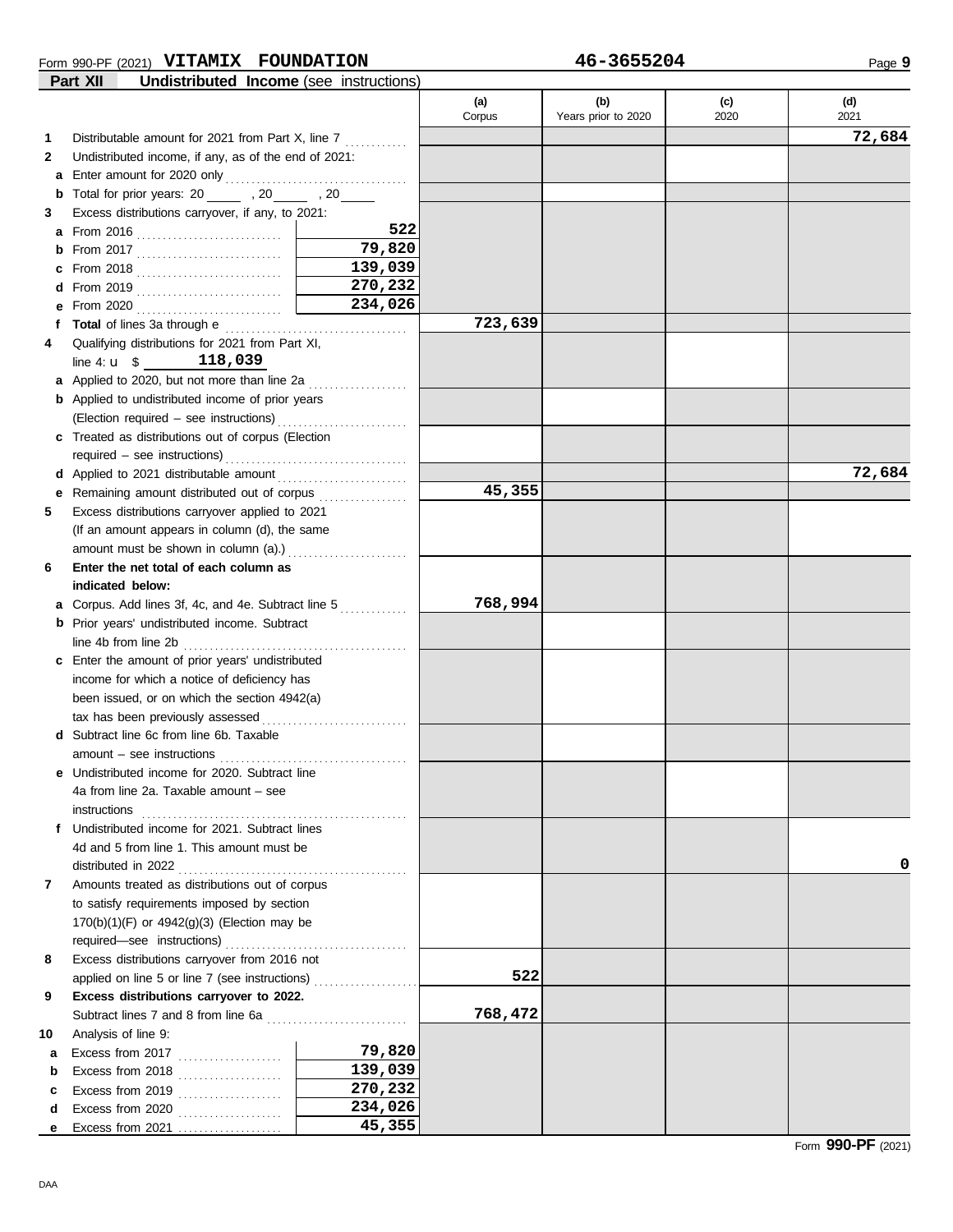|              | Form 990-PF (2021) VITAMIX FOUNDATION                                                                                                   |          |          | 46-3655204    |               | Page 10    |
|--------------|-----------------------------------------------------------------------------------------------------------------------------------------|----------|----------|---------------|---------------|------------|
|              | Part XIII<br>Private Operating Foundations (see instructions and Part VI-A, question 9)                                                 |          |          |               |               |            |
|              | 1a If the foundation has received a ruling or determination letter that it is a private operating                                       |          |          |               |               |            |
|              | foundation, and the ruling is effective for 2021, enter the date of the ruling                                                          |          |          | u             |               |            |
| b            | Check box to indicate whether the foundation is a private operating foundation described in section                                     |          |          |               | 4942(j)(3) or | 4942(j)(5) |
| 2a           | Enter the lesser of the adjusted net                                                                                                    | Tax year |          | Prior 3 years |               |            |
|              | income from Part I or the minimum                                                                                                       | (a) 2021 | (b) 2020 | $(c)$ 2019    | $(d)$ 2018    | (e) Total  |
|              | investment return from Part IX for                                                                                                      |          |          |               |               |            |
|              | each year listed                                                                                                                        |          |          |               |               |            |
| b            | 85% (0.85) of line 2a                                                                                                                   |          |          |               |               |            |
| c            | Qualifying distributions from Part XI,                                                                                                  |          |          |               |               |            |
|              | line 4, for each year listed $\ldots$                                                                                                   |          |          |               |               |            |
| d            | Amounts included in line 2c not used directly                                                                                           |          |          |               |               |            |
|              | for active conduct of exempt activities                                                                                                 |          |          |               |               |            |
| е            | Qualifying distributions made directly                                                                                                  |          |          |               |               |            |
|              | for active conduct of exempt activities.                                                                                                |          |          |               |               |            |
|              | Subtract line 2d from line 2c                                                                                                           |          |          |               |               |            |
| 3            | .<br>Complete 3a, b, or c for the                                                                                                       |          |          |               |               |            |
|              | alternative test relied upon:                                                                                                           |          |          |               |               |            |
| а            | "Assets" alternative test - enter:                                                                                                      |          |          |               |               |            |
|              | (1) Value of all assets                                                                                                                 |          |          |               |               |            |
|              | .<br>(2) Value of assets qualifying under                                                                                               |          |          |               |               |            |
|              | section $4942(j)(3)(B)(i)$                                                                                                              |          |          |               |               |            |
|              | "Endowment" alternative test - enter 2/3                                                                                                |          |          |               |               |            |
| b            |                                                                                                                                         |          |          |               |               |            |
|              | of minimum investment return shown in                                                                                                   |          |          |               |               |            |
|              | Part IX, line 6, for each year listed                                                                                                   |          |          |               |               |            |
| с            | "Support" alternative test - enter:                                                                                                     |          |          |               |               |            |
|              | (1) Total support other than gross<br>investment income (interest,                                                                      |          |          |               |               |            |
|              | dividends, rents, payments on                                                                                                           |          |          |               |               |            |
|              | securities loans (section                                                                                                               |          |          |               |               |            |
|              | $512(a)(5)$ , or royalties)                                                                                                             |          |          |               |               |            |
|              | (2) Support from general public                                                                                                         |          |          |               |               |            |
|              | and 5 or more exempt                                                                                                                    |          |          |               |               |            |
|              | organizations as provided in                                                                                                            |          |          |               |               |            |
|              | section $4942(j)(3)(B)(iii)$                                                                                                            |          |          |               |               |            |
|              | (3) Largest amount of support from                                                                                                      |          |          |               |               |            |
|              | an exempt organization                                                                                                                  |          |          |               |               |            |
|              | (4) Gross investment income                                                                                                             |          |          |               |               |            |
|              | Supplementary Information (Complete this part only if the foundation had \$5,000 or more in assets at<br>Part XIV                       |          |          |               |               |            |
|              | any time during the year $-$ see instructions.)                                                                                         |          |          |               |               |            |
| 1            | Information Regarding Foundation Managers:                                                                                              |          |          |               |               |            |
| а            | List any managers of the foundation who have contributed more than 2% of the total contributions received by the foundation             |          |          |               |               |            |
|              | before the close of any tax year (but only if they have contributed more than \$5,000). (See section $507(d)(2)$ .)                     |          |          |               |               |            |
|              | N/A                                                                                                                                     |          |          |               |               |            |
| b            | List any managers of the foundation who own 10% or more of the stock of a corporation (or an equally large portion of the               |          |          |               |               |            |
|              | ownership of a partnership or other entity) of which the foundation has a 10% or greater interest.                                      |          |          |               |               |            |
|              | N/A                                                                                                                                     |          |          |               |               |            |
| $\mathbf{2}$ | Information Regarding Contribution, Grant, Gift, Loan, Scholarship, etc., Programs:                                                     |          |          |               |               |            |
|              | Check here $\bf{u}$   $\bf{X}$   if the foundation only makes contributions to preselected charitable organizations and does not accept |          |          |               |               |            |
|              | unsolicited requests for funds. If the foundation makes gifts, grants, etc., to individuals or organizations under other conditions,    |          |          |               |               |            |
|              | complete items 2a, b, c, and d. See instructions.                                                                                       |          |          |               |               |            |
| a            | The name, address, and telephone number or email address of the person to whom applications should be addressed:                        |          |          |               |               |            |
|              | N/A                                                                                                                                     |          |          |               |               |            |
|              |                                                                                                                                         |          |          |               |               |            |
| b            | The form in which applications should be submitted and information and materials they should include:                                   |          |          |               |               |            |
|              | N/A                                                                                                                                     |          |          |               |               |            |
| c            | Any submission deadlines:                                                                                                               |          |          |               |               |            |
|              | N/A                                                                                                                                     |          |          |               |               |            |
| d            | Any restrictions or limitations on awards, such as by geographical areas, charitable fields, kinds of institutions, or other            |          |          |               |               |            |
|              | factors:                                                                                                                                |          |          |               |               |            |
|              | N/A                                                                                                                                     |          |          |               |               |            |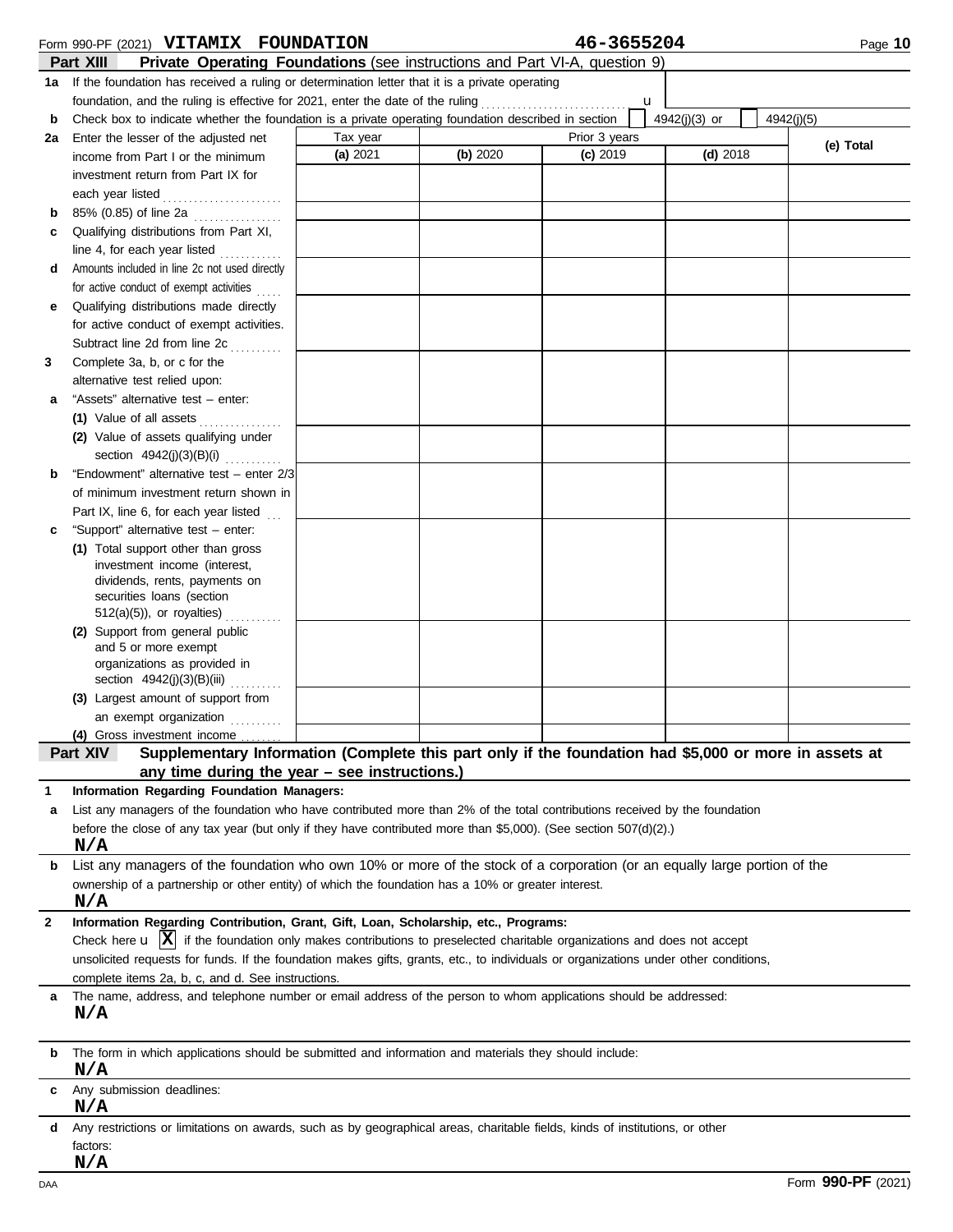Page **11**

| 3 Grants and Contributions Paid During the Year or Approved for Future Payment |                                                                                      |                                    |                                     |         |
|--------------------------------------------------------------------------------|--------------------------------------------------------------------------------------|------------------------------------|-------------------------------------|---------|
| Recipient                                                                      | If recipient is an individual,<br>show any relationship to<br>any foundation manager | Foundation<br>status of            | Purpose of grant or<br>contribution | Amount  |
| Name and address (home or business)                                            | or substantial contributor                                                           | recipient                          |                                     |         |
| a Paid during the year                                                         |                                                                                      |                                    |                                     |         |
| THE PLANTRICIAN PROJECT                                                        |                                                                                      |                                    |                                     |         |
| PO BOX 741596                                                                  |                                                                                      | $ {\tt PC} $                       |                                     |         |
| BOYNTON BEACH FL 33474                                                         | SUPPORT PUBLICATON OF                                                                |                                    | <b>INTERNATIONAL</b>                | 5,000   |
|                                                                                |                                                                                      |                                    |                                     |         |
|                                                                                |                                                                                      |                                    |                                     |         |
| OREGON HEALTH & SCIENCE UNIVERSITY                                             |                                                                                      |                                    |                                     |         |
| 1121 SW SALMON ST #100                                                         |                                                                                      | $ {\tt PC} $                       |                                     |         |
| PORTLAND OR 97205                                                              |                                                                                      | SUPPORT 2ND NUTRITION IN PREG CONF |                                     | 66,666  |
|                                                                                |                                                                                      |                                    |                                     |         |
| AMERICAN COLLEGE OF LIFESTYLE MED                                              |                                                                                      |                                    |                                     |         |
| PO BOX 6432                                                                    |                                                                                      | $ {\tt PC} $                       |                                     |         |
| CHESTERFIELD MO 63006                                                          |                                                                                      | DEVELOPMENT OF ONLINE MODULE       |                                     | 15,000  |
|                                                                                |                                                                                      |                                    |                                     |         |
|                                                                                |                                                                                      |                                    |                                     |         |
| TULANE UNIVERSITY EDUCATION                                                    | <b>FUND</b>                                                                          |                                    |                                     |         |
| 1440 CANAL ST #2001                                                            |                                                                                      | $ {\tt PC} $                       |                                     |         |
| NEW ORLEANS LA 70112                                                           | EXAM PRECONCEPTION DIETARY                                                           |                                    | <b>PATTERNS</b>                     | 10,582  |
|                                                                                |                                                                                      |                                    |                                     |         |
| GREATER CLEVELAND FOODBANK                                                     |                                                                                      |                                    |                                     |         |
| 15500 SOUTH WATERLOO RD                                                        |                                                                                      | $ {\tt PC} $                       |                                     |         |
| CLEVELAND OH 44110                                                             |                                                                                      | NOURISHING BEGINNING\$             | <b>PROJECT</b>                      | 20,791  |
|                                                                                |                                                                                      |                                    |                                     |         |
|                                                                                |                                                                                      |                                    |                                     |         |
|                                                                                |                                                                                      |                                    |                                     |         |
|                                                                                |                                                                                      |                                    |                                     |         |
|                                                                                |                                                                                      |                                    |                                     |         |
|                                                                                |                                                                                      |                                    |                                     |         |
|                                                                                |                                                                                      |                                    |                                     |         |
|                                                                                |                                                                                      |                                    |                                     |         |
|                                                                                |                                                                                      |                                    |                                     |         |
|                                                                                |                                                                                      |                                    |                                     |         |
|                                                                                |                                                                                      |                                    |                                     |         |
|                                                                                |                                                                                      |                                    |                                     |         |
|                                                                                |                                                                                      |                                    |                                     |         |
|                                                                                |                                                                                      |                                    |                                     |         |
|                                                                                |                                                                                      |                                    |                                     |         |
|                                                                                |                                                                                      |                                    |                                     |         |
|                                                                                |                                                                                      |                                    |                                     |         |
|                                                                                |                                                                                      |                                    |                                     |         |
|                                                                                |                                                                                      |                                    |                                     |         |
|                                                                                |                                                                                      |                                    |                                     |         |
|                                                                                |                                                                                      |                                    |                                     |         |
|                                                                                |                                                                                      |                                    |                                     |         |
|                                                                                |                                                                                      |                                    |                                     |         |
| Total                                                                          |                                                                                      |                                    | u <sub>3a</sub>                     | 118,039 |
| <b>b</b> Approved for future payment                                           |                                                                                      |                                    |                                     |         |
| N/A                                                                            |                                                                                      |                                    |                                     |         |
|                                                                                |                                                                                      |                                    |                                     |         |
|                                                                                |                                                                                      |                                    |                                     |         |
|                                                                                |                                                                                      |                                    |                                     |         |
|                                                                                |                                                                                      |                                    |                                     |         |
|                                                                                |                                                                                      |                                    |                                     |         |
|                                                                                |                                                                                      |                                    |                                     |         |
|                                                                                |                                                                                      |                                    |                                     |         |
|                                                                                |                                                                                      |                                    |                                     |         |
|                                                                                |                                                                                      |                                    |                                     |         |
|                                                                                |                                                                                      |                                    |                                     |         |
|                                                                                |                                                                                      |                                    |                                     |         |

**Total** . . . . . . . . . . . . . . . . . . . . . . . . . . . . . . . . . . . . . . . . . . . . . . . . . . . . . . . . . . . . . . . . . . . . . . . . . . . . . . . . . . . . . . . . . . . . . . . . . . . . . . . . . . . . . . . . . . . . . . . . **3b**

 $u$  3b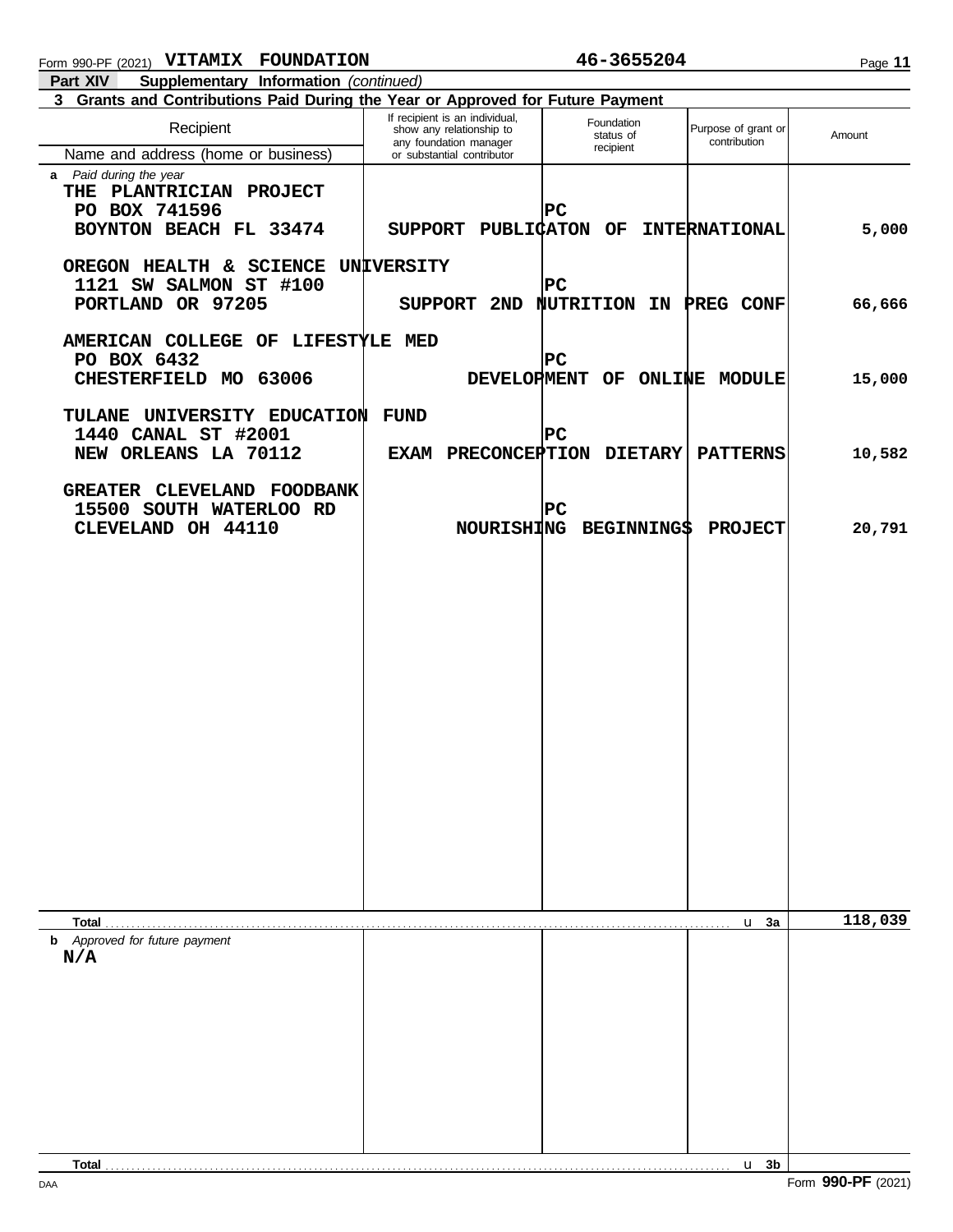#### Form 990-PF (2021) **VITAMIX FOUNDATION 46-3655204**

| 46-3655204 |  |  |  |  |
|------------|--|--|--|--|
|------------|--|--|--|--|

| Part XV-A                  | Analysis of Income-Producing Activities                                                                                                |                      |                                            |                  |                                                       |                                             |
|----------------------------|----------------------------------------------------------------------------------------------------------------------------------------|----------------------|--------------------------------------------|------------------|-------------------------------------------------------|---------------------------------------------|
|                            | Enter gross amounts unless otherwise indicated.                                                                                        | (a)<br>Business code | Unrelated business income<br>(b)<br>Amount | (c)<br>Exclusion | Excluded by section 512, 513, or 514<br>(d)<br>Amount | (e)<br>Related or exempt<br>function income |
| 1 Program service revenue: |                                                                                                                                        |                      |                                            | code             |                                                       | (See instructions.)                         |
|                            |                                                                                                                                        |                      |                                            |                  |                                                       |                                             |
|                            | $\mathsf{d}$                                                                                                                           |                      |                                            |                  |                                                       |                                             |
| c                          | <u> 1989 - Johann Stein, mars an deus Frankryk († 1958)</u>                                                                            |                      |                                            |                  |                                                       |                                             |
| d                          | <u> 1989 - Johann Stein, mars an deus Amerikaansk kommunister (</u>                                                                    |                      |                                            |                  |                                                       |                                             |
|                            |                                                                                                                                        |                      |                                            |                  |                                                       |                                             |
| f                          |                                                                                                                                        |                      |                                            |                  |                                                       |                                             |
| g                          | Fees and contracts from government agencies                                                                                            |                      |                                            |                  |                                                       |                                             |
|                            |                                                                                                                                        |                      |                                            |                  |                                                       |                                             |
|                            | 3 Interest on savings and temporary cash investments                                                                                   |                      |                                            |                  |                                                       | 68<br>50,733                                |
| 4                          | 5 Net rental income or (loss) from real estate:                                                                                        |                      |                                            |                  |                                                       |                                             |
| a                          |                                                                                                                                        |                      |                                            |                  |                                                       |                                             |
| b                          |                                                                                                                                        |                      |                                            |                  |                                                       |                                             |
|                            | 6 Net rental income or (loss) from personal property                                                                                   |                      |                                            |                  |                                                       |                                             |
|                            |                                                                                                                                        |                      |                                            |                  |                                                       |                                             |
|                            | 8 Gain or (loss) from sales of assets other than inventory                                                                             |                      |                                            |                  |                                                       |                                             |
|                            | 9 Net income or (loss) from special events                                                                                             |                      |                                            |                  |                                                       |                                             |
|                            | 10 Gross profit or (loss) from sales of inventory                                                                                      |                      |                                            |                  |                                                       |                                             |
| 11 Other revenue: a        |                                                                                                                                        |                      |                                            |                  |                                                       |                                             |
|                            | b UNREALIZED GAINS/LOSSES                                                                                                              |                      |                                            |                  |                                                       | 8,398                                       |
|                            | $c \overline{\phantom{a}}$                                                                                                             |                      |                                            |                  |                                                       |                                             |
| d                          | <u> 1989 - Johann Barn, mars ann an t-Amhainn an t-Amhainn an t-Amhainn an t-Amhainn an t-Amhainn an t-Amhainn an</u>                  |                      |                                            |                  |                                                       |                                             |
| е                          |                                                                                                                                        |                      |                                            |                  |                                                       |                                             |
|                            | 12 Subtotal. Add columns (b), (d), and (e) $\ldots$ $\ldots$ $\ldots$ $\ldots$                                                         |                      |                                            | $\Omega$         | 0                                                     | 59,199                                      |
|                            |                                                                                                                                        |                      |                                            |                  | 13                                                    | 59,199                                      |
| Part XV-B                  | (See worksheet in line 13 instructions to verify calculations.)<br>Relationship of Activities to the Accomplishment of Exempt Purposes |                      |                                            |                  |                                                       |                                             |
| Line No.                   | Explain below how each activity for which income is reported in column (e) of Part XV-A contributed importantly to the accomplishment  |                      |                                            |                  |                                                       |                                             |
| q                          | of the foundation's exempt purposes (other than by providing funds for such purposes). (See instructions.)                             |                      |                                            |                  |                                                       |                                             |
| N/A                        |                                                                                                                                        |                      |                                            |                  |                                                       |                                             |
|                            |                                                                                                                                        |                      |                                            |                  |                                                       |                                             |
|                            |                                                                                                                                        |                      |                                            |                  |                                                       |                                             |
|                            |                                                                                                                                        |                      |                                            |                  |                                                       |                                             |
|                            |                                                                                                                                        |                      |                                            |                  |                                                       |                                             |
|                            |                                                                                                                                        |                      |                                            |                  |                                                       |                                             |
|                            |                                                                                                                                        |                      |                                            |                  |                                                       |                                             |
|                            |                                                                                                                                        |                      |                                            |                  |                                                       |                                             |
|                            |                                                                                                                                        |                      |                                            |                  |                                                       |                                             |
|                            |                                                                                                                                        |                      |                                            |                  |                                                       |                                             |
|                            |                                                                                                                                        |                      |                                            |                  |                                                       |                                             |
|                            |                                                                                                                                        |                      |                                            |                  |                                                       |                                             |
|                            |                                                                                                                                        |                      |                                            |                  |                                                       |                                             |
|                            |                                                                                                                                        |                      |                                            |                  |                                                       |                                             |
|                            |                                                                                                                                        |                      |                                            |                  |                                                       |                                             |
|                            |                                                                                                                                        |                      |                                            |                  |                                                       |                                             |
|                            |                                                                                                                                        |                      |                                            |                  |                                                       |                                             |
|                            |                                                                                                                                        |                      |                                            |                  |                                                       |                                             |
|                            |                                                                                                                                        |                      |                                            |                  |                                                       |                                             |
|                            |                                                                                                                                        |                      |                                            |                  |                                                       |                                             |
|                            |                                                                                                                                        |                      |                                            |                  |                                                       |                                             |
|                            |                                                                                                                                        |                      |                                            |                  |                                                       |                                             |
|                            |                                                                                                                                        |                      |                                            |                  |                                                       |                                             |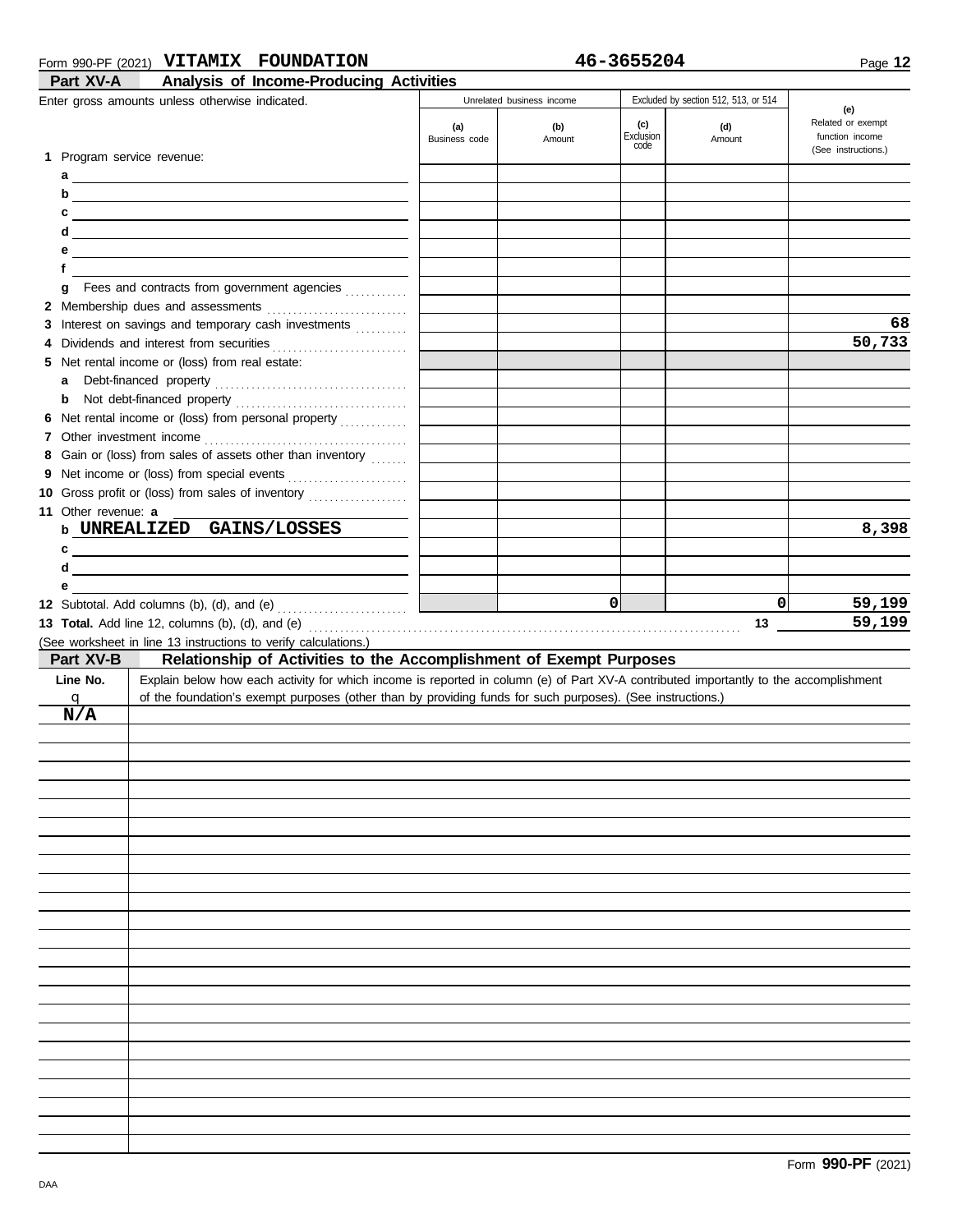|  | Form 990-PF (2021) VITAMIX FOUNDATION | 46-3655204 |
|--|---------------------------------------|------------|
|  |                                       |            |

| 46-3655204 |  |
|------------|--|
|------------|--|

| Part XVI     |                     | Information Regarding Transfers To and Transactions and Relationships With Noncharitable Exempt<br>Organizations                                                                                                                                                                                                          |                 |                                               |                       |     |       |                                                                                        |              |                        |             |
|--------------|---------------------|---------------------------------------------------------------------------------------------------------------------------------------------------------------------------------------------------------------------------------------------------------------------------------------------------------------------------|-----------------|-----------------------------------------------|-----------------------|-----|-------|----------------------------------------------------------------------------------------|--------------|------------------------|-------------|
| 1            |                     | Did the organization directly or indirectly engage in any of the following with any other organization described                                                                                                                                                                                                          |                 |                                               |                       |     |       |                                                                                        |              | Yes                    | No          |
|              |                     | in section $501(c)$ (other than section $501(c)(3)$ organizations) or in section 527, relating to political                                                                                                                                                                                                               |                 |                                               |                       |     |       |                                                                                        |              |                        |             |
|              | organizations?      |                                                                                                                                                                                                                                                                                                                           |                 |                                               |                       |     |       |                                                                                        |              |                        |             |
|              |                     | Transfers from the reporting foundation to a noncharitable exempt organization of:                                                                                                                                                                                                                                        |                 |                                               |                       |     |       |                                                                                        |              |                        |             |
|              | (1) Cash            |                                                                                                                                                                                                                                                                                                                           |                 |                                               |                       |     |       |                                                                                        | 1a(1)        |                        | x           |
|              |                     | (2) Other assets $\ldots$ assets $\ldots$                                                                                                                                                                                                                                                                                 |                 |                                               |                       |     |       |                                                                                        | 1a(2)        |                        | $\mathbf x$ |
| b            | Other transactions: |                                                                                                                                                                                                                                                                                                                           |                 |                                               |                       |     |       |                                                                                        |              |                        |             |
|              |                     | (1) Sales of assets to a noncharitable exempt organization                                                                                                                                                                                                                                                                |                 |                                               |                       |     |       |                                                                                        | 1b(1)        |                        | x           |
|              |                     |                                                                                                                                                                                                                                                                                                                           |                 |                                               |                       |     |       |                                                                                        | 1b(2)        |                        | $\mathbf x$ |
| (3)          |                     |                                                                                                                                                                                                                                                                                                                           |                 |                                               |                       |     |       |                                                                                        | 1b(3)        |                        | X           |
| (4)          |                     |                                                                                                                                                                                                                                                                                                                           |                 |                                               |                       |     |       |                                                                                        | 1b(4)        |                        | $\mathbf x$ |
| (5)          |                     | Loans or loan guarantees                                                                                                                                                                                                                                                                                                  |                 |                                               |                       |     |       |                                                                                        | 1b(5)        |                        | X<br>X      |
|              |                     | (6) Performance of services or membership or fundraising solicitations [11] content content content of services or membership or fundraising solicitations                                                                                                                                                                |                 |                                               |                       |     |       |                                                                                        | 1b(6)<br>1c  |                        | $\mathbf x$ |
| c<br>d       |                     | If the answer to any of the above is "Yes," complete the following schedule. Column (b) should always show the fair market                                                                                                                                                                                                |                 |                                               |                       |     |       |                                                                                        |              |                        |             |
|              |                     | value of the goods, other assets, or services given by the reporting foundation. If the foundation received less than fair market                                                                                                                                                                                         |                 |                                               |                       |     |       |                                                                                        |              |                        |             |
|              |                     | value in any transaction or sharing arrangement, show in column (d) the value of the goods, other assets, or services received.                                                                                                                                                                                           |                 |                                               |                       |     |       |                                                                                        |              |                        |             |
| (a) Line no. |                     | (b) Amount involved                                                                                                                                                                                                                                                                                                       |                 | (c) Name of noncharitable exempt organization |                       |     |       | (d) Description of transfers, transactions, and sharing arrangements                   |              |                        |             |
| N/A          |                     |                                                                                                                                                                                                                                                                                                                           |                 |                                               |                       |     |       |                                                                                        |              |                        |             |
|              |                     |                                                                                                                                                                                                                                                                                                                           |                 |                                               |                       |     |       |                                                                                        |              |                        |             |
|              |                     |                                                                                                                                                                                                                                                                                                                           |                 |                                               |                       |     |       |                                                                                        |              |                        |             |
|              |                     |                                                                                                                                                                                                                                                                                                                           |                 |                                               |                       |     |       |                                                                                        |              |                        |             |
|              |                     |                                                                                                                                                                                                                                                                                                                           |                 |                                               |                       |     |       |                                                                                        |              |                        |             |
|              |                     |                                                                                                                                                                                                                                                                                                                           |                 |                                               |                       |     |       |                                                                                        |              |                        |             |
|              |                     |                                                                                                                                                                                                                                                                                                                           |                 |                                               |                       |     |       |                                                                                        |              |                        |             |
|              |                     |                                                                                                                                                                                                                                                                                                                           |                 |                                               |                       |     |       |                                                                                        |              |                        |             |
|              |                     |                                                                                                                                                                                                                                                                                                                           |                 |                                               |                       |     |       |                                                                                        |              |                        |             |
|              |                     |                                                                                                                                                                                                                                                                                                                           |                 |                                               |                       |     |       |                                                                                        |              |                        |             |
|              |                     |                                                                                                                                                                                                                                                                                                                           |                 |                                               |                       |     |       |                                                                                        |              |                        |             |
|              |                     |                                                                                                                                                                                                                                                                                                                           |                 |                                               |                       |     |       |                                                                                        |              |                        |             |
|              |                     |                                                                                                                                                                                                                                                                                                                           |                 |                                               |                       |     |       |                                                                                        |              |                        |             |
|              |                     |                                                                                                                                                                                                                                                                                                                           |                 |                                               |                       |     |       |                                                                                        |              |                        |             |
|              |                     |                                                                                                                                                                                                                                                                                                                           |                 |                                               |                       |     |       |                                                                                        |              |                        |             |
|              |                     | 2a Is the foundation directly or indirectly affiliated with, or related to, one or more tax-exempt organizations<br>described in section 501(c) (other than section 501(c)(3)) or in section 527?<br><b>b</b> If "Yes," complete the following schedule.                                                                  |                 |                                               |                       |     |       |                                                                                        |              | Yes $\overline{X}$ No  |             |
|              |                     | (a) Name of organization                                                                                                                                                                                                                                                                                                  |                 | (b) Type of organization                      |                       |     |       | (c) Description of relationship                                                        |              |                        |             |
| N/A          |                     |                                                                                                                                                                                                                                                                                                                           |                 |                                               |                       |     |       |                                                                                        |              |                        |             |
|              |                     |                                                                                                                                                                                                                                                                                                                           |                 |                                               |                       |     |       |                                                                                        |              |                        |             |
|              |                     |                                                                                                                                                                                                                                                                                                                           |                 |                                               |                       |     |       |                                                                                        |              |                        |             |
|              |                     |                                                                                                                                                                                                                                                                                                                           |                 |                                               |                       |     |       |                                                                                        |              |                        |             |
| Sign         |                     | Under penalties of perjury, I declare that I have examined this return, including accompanying schedules and statements, and to the best of my knowledge and belief, it is true,<br>correct, and complete. Declaration of preparer (other than taxpayer) is based on all information of which preparer has any knowledge. |                 |                                               |                       |     |       | May the IRS discuss this return<br>with the preparer shown below?<br>See instructions. |              | Yes                    | No          |
| Here         |                     |                                                                                                                                                                                                                                                                                                                           |                 |                                               |                       |     |       | TREASURER                                                                              |              |                        |             |
|              |                     | Signature of officer or trustee                                                                                                                                                                                                                                                                                           |                 |                                               | Date                  |     | Title |                                                                                        |              |                        |             |
|              |                     |                                                                                                                                                                                                                                                                                                                           |                 |                                               | Preparer's signature  |     |       |                                                                                        |              |                        |             |
|              |                     | Print/Type preparer's name                                                                                                                                                                                                                                                                                                |                 |                                               |                       |     |       | Date                                                                                   |              | Check<br>self-employed |             |
| Paid         |                     | RONALD M PRIBULA, CPA                                                                                                                                                                                                                                                                                                     |                 |                                               | RONALD M PRIBULA, CPA |     |       |                                                                                        | 03/21/22     |                        |             |
| Preparer     | Firm's name,        | <b>KUHNS</b>                                                                                                                                                                                                                                                                                                              |                 | & ASSOCIATES,                                 | INC.                  |     |       | PTIN                                                                                   | P00248604    |                        |             |
| Use Only     |                     | Firm's address,                                                                                                                                                                                                                                                                                                           |                 | 9700 ROCKSIDE ROAD,                           | STE.                  | 350 |       | Firm's EIN,                                                                            | 34-1602354   |                        |             |
|              |                     |                                                                                                                                                                                                                                                                                                                           | VALLEY VIEW, OH |                                               | 44125                 |     |       | Phone no.                                                                              | 216-573-7395 |                        |             |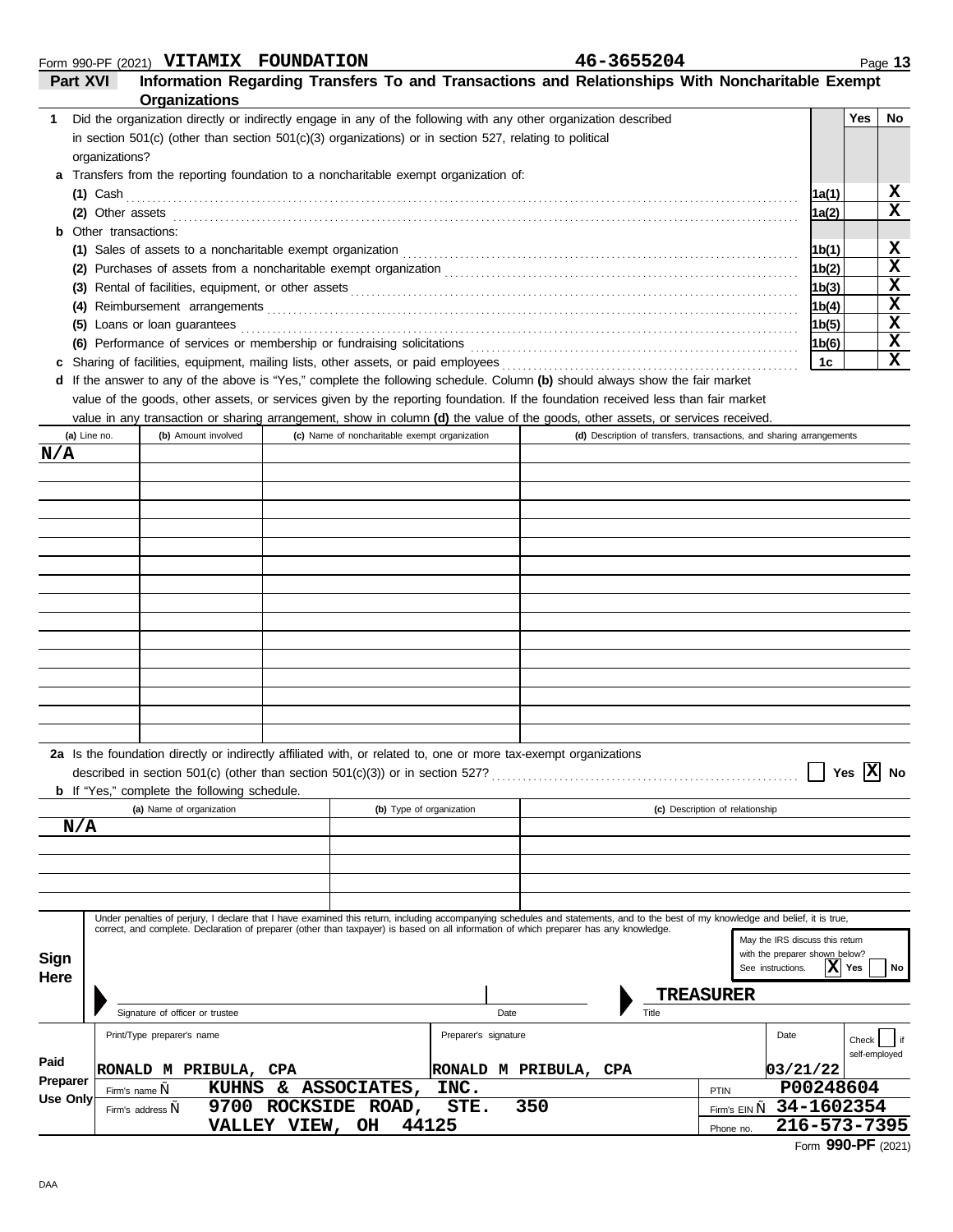| Schedule B |  |
|------------|--|
| (Form 990) |  |

#### Department of the Treasury Internal Revenue Service

Name of the organization

## **Schedule of Contributors**

u **Attach to Form 990 or Form 990-PF.** u **Go to** *www.irs.gov/Form990* **for the latest information.** OMB No. 1545-0047

**2021**

**Employer identification number**

**VITAMIX FOUNDATION 46-3655204**

| <b>VITAMIX</b> | <b>FOUNDATION</b> |
|----------------|-------------------|
|                |                   |

**Organization type** (check one):

| 501(c)( ) (enter number) organization                                     |
|---------------------------------------------------------------------------|
| 4947(a)(1) nonexempt charitable trust not treated as a private foundation |
| 527 political organization                                                |
| $ \mathbf{X} $ 501(c)(3) exempt private foundation                        |
| 4947(a)(1) nonexempt charitable trust treated as a private foundation     |
| 501(c)(3) taxable private foundation                                      |
|                                                                           |

Check if your organization is covered by the **General Rule** or a **Special Rule. Note:** Only a section 501(c)(7), (8), or (10) organization can check boxes for both the General Rule and a Special Rule. See instructions.

### **General Rule**

For an organization filing Form 990, 990-EZ, or 990-PF that received, during the year, contributions totaling \$5,000 **X**or more (in money or property) from any one contributor. Complete Parts I and II. See instructions for determining a contributor's total contributions.

### **Special Rules**

For an organization described in section 501(c)(3) filing Form 990 or 990-EZ that met the 33<sup>1</sup>/3% support test of the regulations under sections 509(a)(1) and 170(b)(1)(A)(vi), that checked Schedule A (Form 990), Part II, line 13, 16a, or 16b, and that received from any one contributor, during the year, total contributions of the greater of **(1)** \$5,000; or **(2)** 2% of the amount on (i) Form 990, Part VIII, line 1h; or (ii) Form 990-EZ, line 1. Complete Parts I and II.

literary, or educational purposes, or for the prevention of cruelty to children or animals. Complete Parts I (entering For an organization described in section 501(c)(7), (8), or (10) filing Form 990 or 990-EZ that received from any one contributor, during the year, total contributions of more than \$1,000 *exclusively* for religious, charitable, scientific, "N/A" in column (b) instead of the contributor name and address), II, and III.

For an organization described in section 501(c)(7), (8), or (10) filing Form 990 or 990-EZ that received from any one contributor, during the year, contributions *exclusively* for religious, charitable, etc., purposes, but no such contributions totaled more than \$1,000. If this box is checked, enter here the total contributions that were received during the year for an *exclusively* religious, charitable, etc., purpose. Don't complete any of the parts unless the **General Rule** applies to this organization because it received *nonexclusively* religious, charitable, etc., contributions totaling \$5,000 or more during the year . . . . . . . . . . . . . . . . . . . . . . . . . . . . . . . . . . . . . . . . . . . . . . . . . . . . . . . . . . . . . . . . . . . . . . . . . . . . . . . .

**must** answer "No" on Part IV, line 2, of its Form 990; or check the box on line H of its Form 990-EZ or on its Form 990-PF, Part I, line 2, to certify that it doesn't meet the filing requirements of Schedule B (Form 990). **Caution:** An organization that isn't covered by the General Rule and/or the Special Rules doesn't file Schedule B (Form 990), but it

**For Paperwork Reduction Act Notice, see the instructions for Form 990, 990-EZ, or 990-PF.**

**Schedule B (Form 990) (2021)**



 $\blacktriangleright$  \$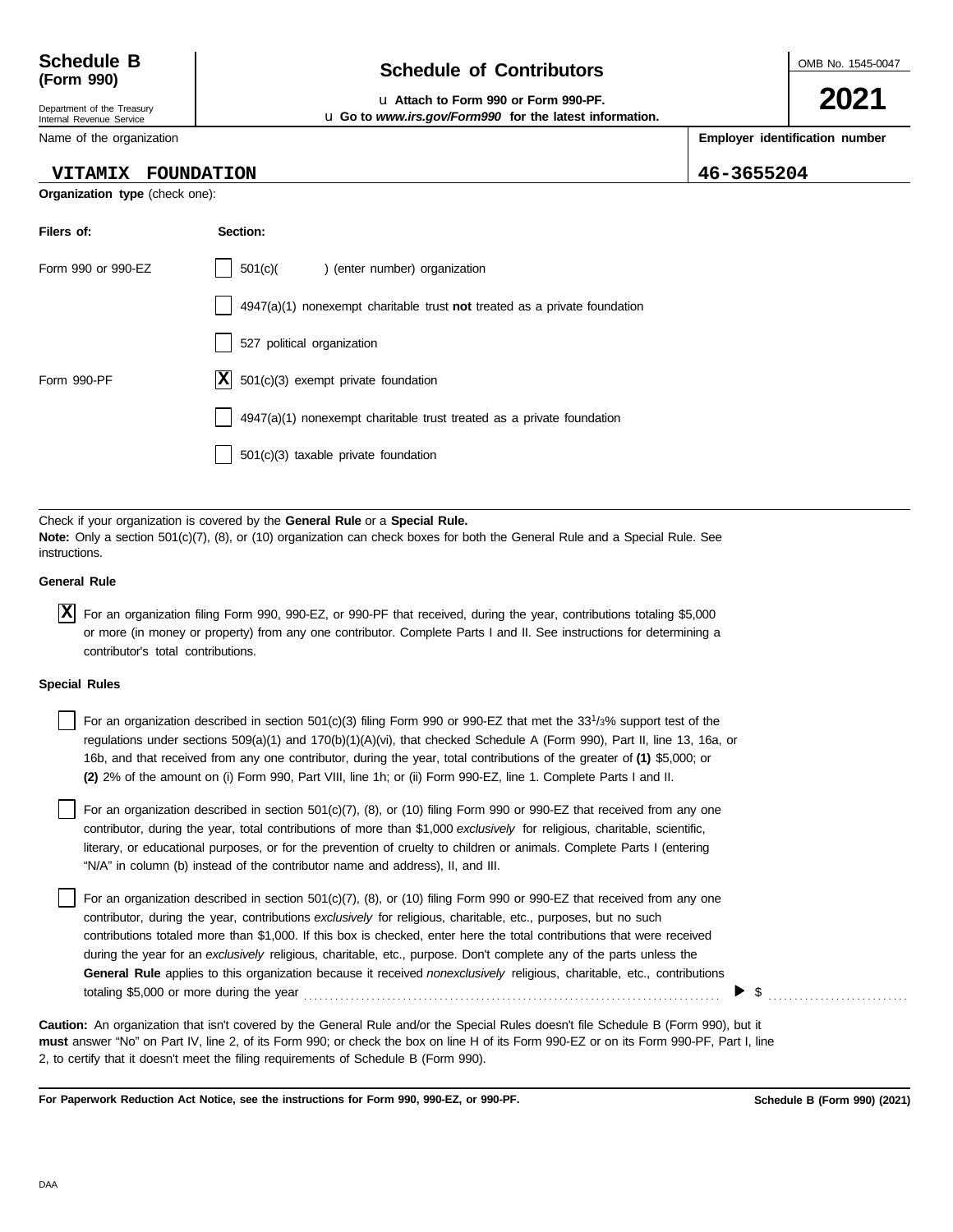|               | Schedule B (Form 990) (2021)                                                                   |                                             | PAGE 1 OF 1<br>Page 2                                                                                           |
|---------------|------------------------------------------------------------------------------------------------|---------------------------------------------|-----------------------------------------------------------------------------------------------------------------|
|               | Name of organization<br>VITAMIX FOUNDATION                                                     |                                             | Employer identification number<br>46-3655204                                                                    |
| Part I        | Contributors (see instructions). Use duplicate copies of Part I if additional space is needed. |                                             |                                                                                                                 |
| (a)<br>No.    | (b)<br>Name, address, and ZIP + 4                                                              | (c)<br><b>Total contributions</b>           | (d)<br>Type of contribution                                                                                     |
| $\frac{1}{n}$ | VITA-MIX MANAGEMENT CORPORATION<br>8615 USHER RD<br>OH 44138-2103<br><b>OLMSTED TWP</b>        | 1,400,000<br>\$                             | X<br>Person<br>Payroll<br>Noncash<br>(Complete Part II for<br>noncash contributions.)                           |
| (a)           | (b)                                                                                            | (c)                                         | (d)                                                                                                             |
| No.           | Name, address, and ZIP + 4                                                                     | <b>Total contributions</b>                  | Type of contribution                                                                                            |
|               |                                                                                                | \$                                          | Person<br>Payroll<br>Noncash<br>(Complete Part II for<br>noncash contributions.)                                |
| (a)           | (b)                                                                                            | (c)                                         | (d)                                                                                                             |
| No.           | Name, address, and ZIP + 4                                                                     | <b>Total contributions</b>                  | Type of contribution                                                                                            |
|               |                                                                                                | \$                                          | Person<br>Payroll<br>Noncash<br>(Complete Part II for<br>noncash contributions.)                                |
| (a)           | (b)                                                                                            | (c)                                         | (d)                                                                                                             |
| No.           | Name, address, and ZIP + 4                                                                     | <b>Total contributions</b><br>$\mathsf{\$}$ | Type of contribution<br>Person<br>Payroll<br>Noncash<br>(Complete Part II for<br>noncash contributions.)        |
| (a)           | (b)                                                                                            | (c)                                         | (d)                                                                                                             |
| No.           | Name, address, and ZIP + 4                                                                     | <b>Total contributions</b><br>\$            | Type of contribution<br>Person<br>Payroll<br><b>Noncash</b><br>(Complete Part II for<br>noncash contributions.) |
| (a)           | (b)                                                                                            | (c)                                         | (d)                                                                                                             |
| No.           | Name, address, and ZIP + 4                                                                     | <b>Total contributions</b><br>\$            | Type of contribution<br>Person<br>Payroll<br><b>Noncash</b><br>(Complete Part II for<br>noncash contributions.) |

**PAGE 1 OF 1**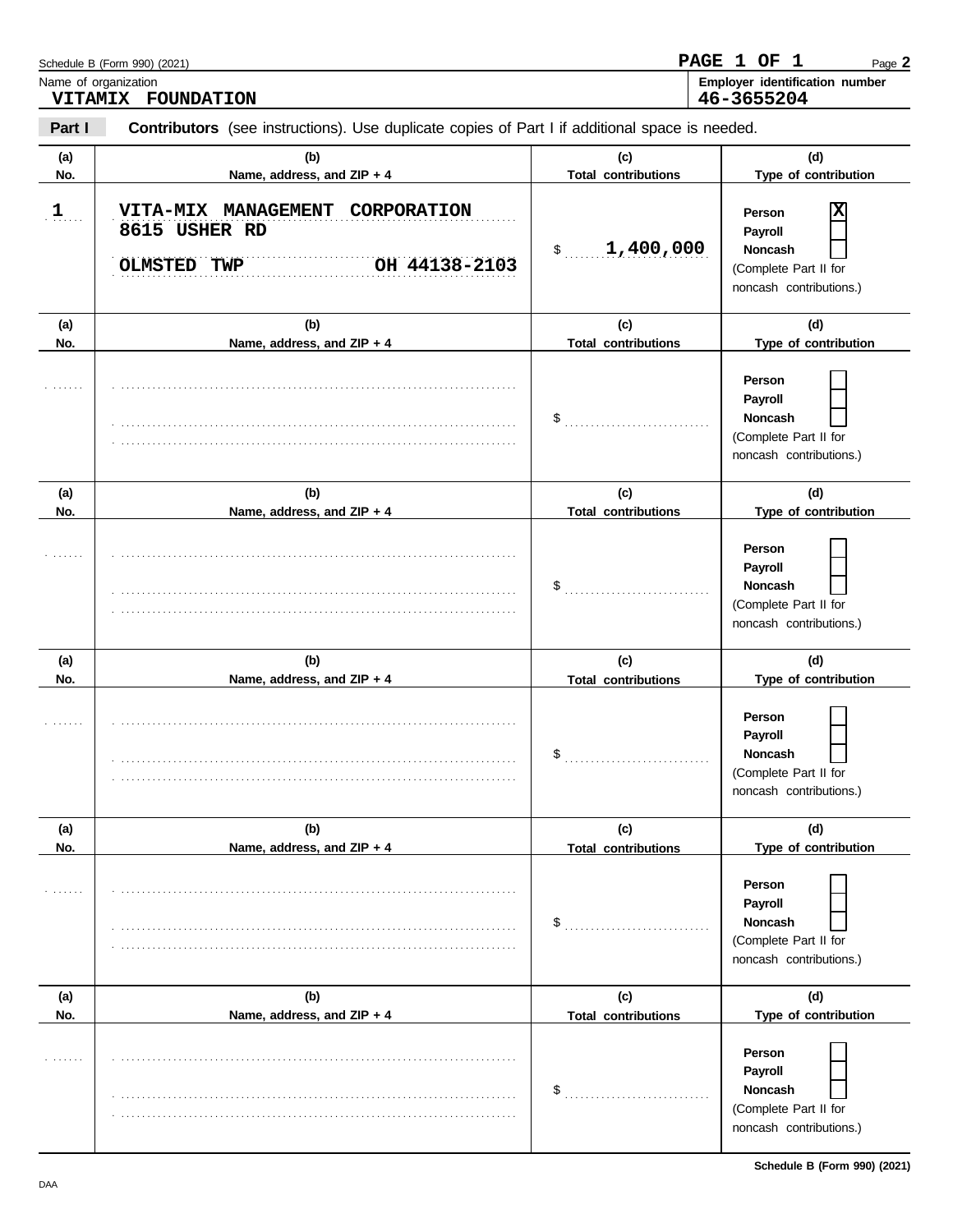# 46-3655204 **Federal Statements**

## **Statement 1 - Form 990-PF, Part I, Line 11 - Other Income**

| Description                | Revenue per<br><b>Books</b> |       | Net Investment<br>Income |  | <b>Adjusted Net</b><br>Income |       |
|----------------------------|-----------------------------|-------|--------------------------|--|-------------------------------|-------|
| GAINS/LOSSES<br>UNREALIZED |                             | 8,398 |                          |  |                               | 8,398 |
| TOTAL                      |                             | 3,398 |                          |  |                               | 8,398 |

## **Statement 2 - Form 990-PF, Part I, Line 23 - Other Expenses**

| <b>Description</b> | Total |       | <b>Net</b><br>Investment | Adjusted<br><b>Net</b> | Charitable<br>Purpose |  |
|--------------------|-------|-------|--------------------------|------------------------|-----------------------|--|
| EXPENSES           |       |       |                          |                        |                       |  |
| BANK CHARGES       |       | 6,458 |                          |                        |                       |  |
| TOTAL              |       | 6,458 |                          |                        |                       |  |